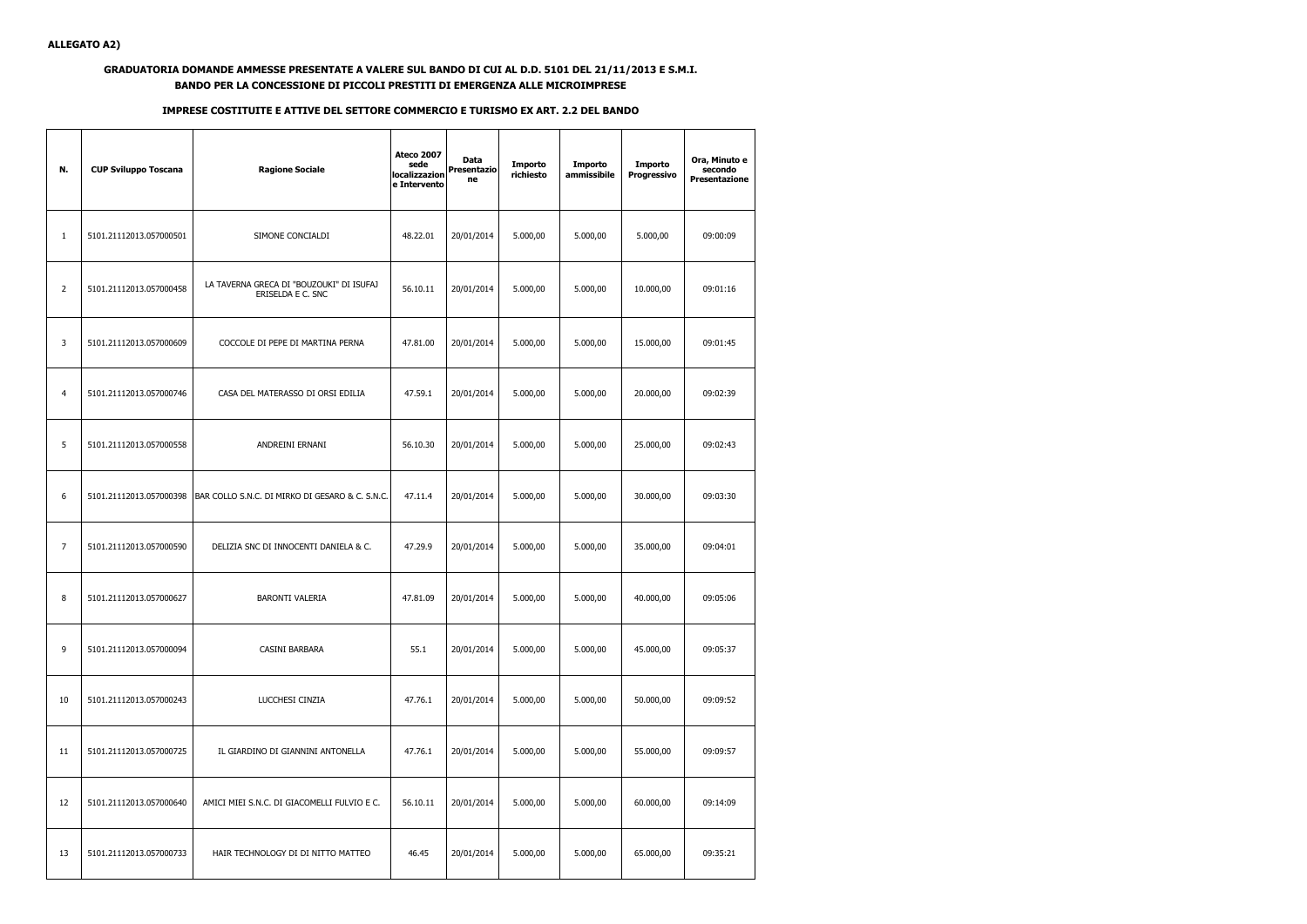| 14 | 5101.21112013.057000706 | IDEAPELLE DI ROBERTA LANDUCCI                                      | 47.72.2  | 20/01/2014 | 5.000,00 | 5.000,00 | 70.000,00  | 09:47:28 |
|----|-------------------------|--------------------------------------------------------------------|----------|------------|----------|----------|------------|----------|
| 15 | 5101.21112013.057000872 | ERBOLANDIA DI CORBELLI CLARISSA                                    | 47.75.2  | 20/01/2014 | 5.000,00 | 5.000,00 | 75.000,00  | 12:47:16 |
| 16 | 5101.21112013.057000873 | VILLA BARBERINO S.A.S. DI LUCIANO BONI,<br>TIZIANA GAVILLI & C.    | 56.10.11 | 20/01/2014 | 5.000,00 | 5.000,00 | 80.000,00  | 15:59:18 |
| 17 | 5101.21112013.057000615 | STOXX DI ALESSANDRO VANNINI                                        | 46.41.1  | 20/01/2014 | 5.000,00 | 5.000,00 | 85.000,00  | 16:35:59 |
| 18 | 5101.21112013.057000628 | PETRINI FRANCESCO                                                  | 47.82.01 | 20/01/2014 | 5.000,00 | 5.000,00 | 90.000,00  | 17:47:19 |
| 19 | 5101.21112013.057000561 | <b>CECCONI ALESSANDRO</b>                                          | 47.26    | 20/01/2014 | 5.800,00 | 5.800,00 | 95.800,00  | 09:56:08 |
| 20 | 5101.21112013.057000346 | BAR PORTO - S.N.C. DI NISTA ROBERTA E BOGAZZI<br><b>SARA</b>       | 56.3     | 20/01/2014 | 6.000,00 | 6.000,00 | 101.800,00 | 09:07:04 |
| 21 | 5101.21112013.057000618 | DOMENICI MORENA                                                    | 47.81    | 20/01/2014 | 6.000,00 | 6.000,00 | 107.800,00 | 09:07:48 |
| 22 | 5101.21112013.057000117 | NON SOLO PELLET DI BENDONI ANDREA                                  | 47.78.4  | 20/01/2014 | 7.000,00 | 7.000,00 | 114.800,00 | 09:04:11 |
| 23 | 5101.21112013.057000747 | FIORERIA VIA ROMA N.33/A SNC DI CANESCHI<br><b>MANILA E CHIARA</b> | 47.76.1  | 20/01/2014 | 7.000,00 | 7.000,00 | 121.800,00 | 09:06:31 |
| 24 | 5101.21112013.057000036 | MAGA SOCIETÀ A RESPONSABILITÀ LIMITATA A<br>CAPITALE RIDOTTO       | 47.76.1  | 20/01/2014 | 7.000,00 | 7.000,00 | 128.800,00 | 09:06:47 |
| 25 | 5101.21112013.057000498 | VERONICA SHOP DI BELLUCCI VERONICA                                 | 47.59.20 | 20/01/2014 | 7.000,00 | 7.000,00 | 135.800,00 | 09:45:21 |
| 26 | 5101.21112013.057000326 | COLIBRI - SOCIETA' COOPERATIVA A R.L.                              | 91.01    | 20/01/2014 | 7.300,00 | 7.300,00 | 143.100,00 | 09:00:06 |
| 27 | 5101.21112013.057000759 | IL VINAIOLO DI MORRONE LUIGI                                       | 47.25    | 20/01/2014 | 7.500,00 | 7.500,00 | 150.600,00 | 09:00:06 |
| 28 | 5101.21112013.057000071 | STILNOVO S.R.L.                                                    | 46.38.9  | 20/01/2014 | 7.500,00 | 7.500,00 | 158.100,00 | 09:00:26 |
| 29 | 5101.21112013.057000253 | LA TERRAZZA DI CARDA DI CORSETTI ANNAMARIA                         | 56.10.11 | 20/01/2014 | 7.600,00 | 7.600,00 | 165.700,00 | 09:00:08 |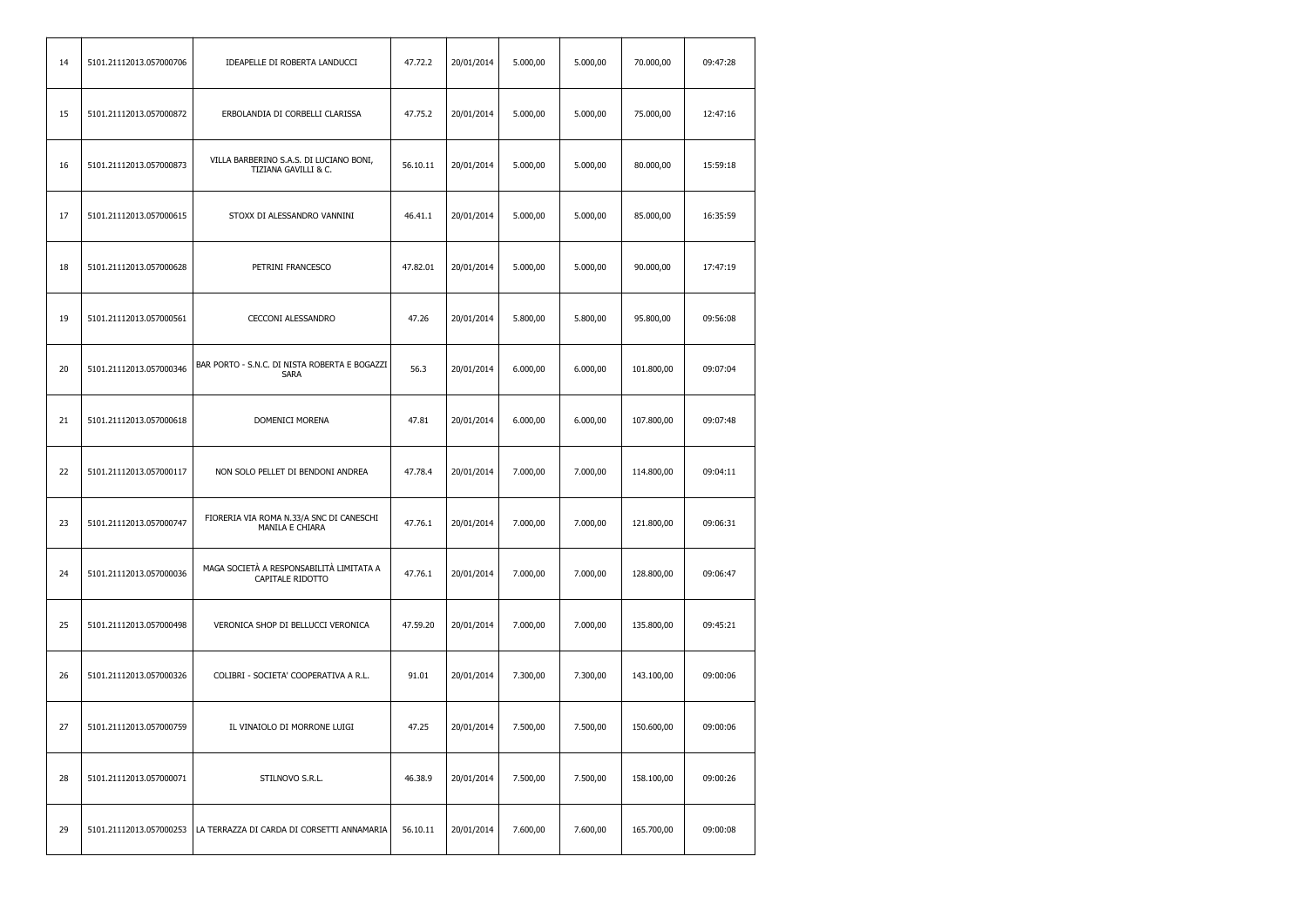| 30 | 5101.21112013.057000387 | ALFEA DISTRIBUZIONE BEVANDE DI FILIPPI M. & C.<br><b>S.A.S.</b> | 46.34    | 20/01/2014 | 7.900,00 | 7.900,00 | 173.600,00 | 09:08:07 |
|----|-------------------------|-----------------------------------------------------------------|----------|------------|----------|----------|------------|----------|
| 31 | 5101.21112013.057000396 | EDIL CASA DI ANZISI FRANCISCO                                   | 49.39.01 | 20/01/2014 | 8.000,00 | 8.000,00 | 181.600,00 | 09:01:13 |
| 32 | 5101.21112013.057000769 | FORMAGGERIA BIANCO LATTE DI STIRBU MIRELA                       | 47.11.4  | 20/01/2014 | 8.000,00 | 8.000,00 | 189.600,00 | 09:01:24 |
| 33 | 5101.21112013.057000659 | GLAMOUR DI MARIA DI DOMENICO                                    | 47.75.10 | 20/01/2014 | 8.000,00 | 8.000,00 | 197.600,00 | 09:06:04 |
| 34 | 5101.21112013.057000670 | ARTE IN MOVIMENTO DI ORSINI MERANI MANUELA                      | 47.78.31 | 20/01/2014 | 8.000,00 | 8.000,00 | 205.600,00 | 09:06:34 |
| 35 | 5101.21112013.057000594 | <b>EMMEPI SRL</b>                                               | 47.71.1  | 20/01/2014 | 8.000,00 | 8.000,00 | 213.600,00 | 14:07:40 |
| 36 | 5101.21112013.057000866 | RINA CALZATURE DI BULLERI MONIA E SERENA &<br>C. S.A.S.         | 47.72.1  | 20/01/2014 | 8.000,00 | 8.000,00 | 221.600,00 | 16:38:32 |
| 37 | 5101.21112013.057000959 | DI NATALE ERIKA                                                 | 56.30.00 | 20/01/2014 | 8.000,00 | 8.000,00 | 229.600,00 | 22:53:32 |
| 38 | 5101.21112013.057000175 | T.E.S.A. S.R.L.                                                 | 47.62.20 | 20/01/2014 | 8.500,00 | 8.500,00 | 238.100,00 | 09:00:18 |
| 39 | 5101.21112013.057000089 | FARINELLI GIULIANO                                              | 56.30    | 20/01/2014 | 8.500,00 | 8.500,00 | 246.600,00 | 09:01:43 |
| 40 | 5101.21112013.057000711 | CENTRO EDILE S.R.L.                                             | 46.73.2  | 20/01/2014 | 8.840,00 | 8.840,00 | 255.440,00 | 13:15:13 |
| 41 | 5101.21112013.057000067 | EMPORIO ALTERINI S.N.C. DEI F.LLI ALTERINI                      | 47.59.1  | 20/01/2014 | 9.000,00 | 9.000,00 | 264.440,00 | 09:02:09 |
| 42 | 5101.21112013.057000595 | GAGLIARDI MARCO                                                 | 47.26    | 20/01/2014 | 9.000,00 | 9.000,00 | 273.440,00 | 09:02:53 |
| 43 | 5101.21112013.057000633 | ALI GREEN SRL                                                   | 47.52.4  | 20/01/2014 | 9.000,00 | 9.000,00 | 282.440,00 | 09:09:27 |
| 44 | 5101.21112013.057000740 | MAGGI SISTERS S.N.C.                                            | 47.82.02 | 20/01/2014 | 9.000,00 | 9.000,00 | 291.440,00 | 17:27:59 |
| 45 | 5101.21112013.057000485 | CASTELLI E DIMORE STORICHE S.A.S. DI BEATRICE<br>BRIALDI E C.   | 82.30    | 20/01/2014 | 9.045,00 | 9.045,00 | 300.485,00 | 09:01:47 |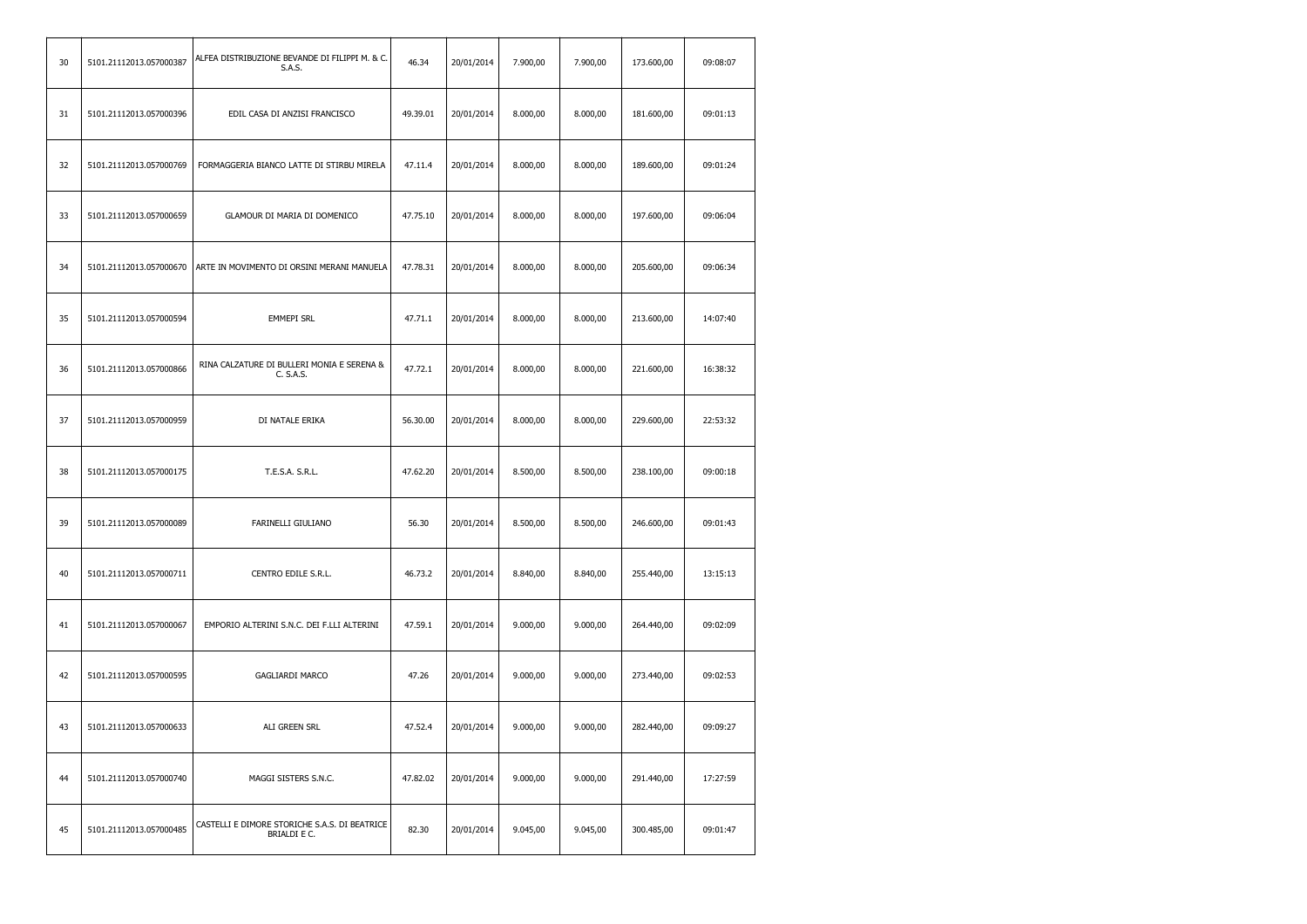| 46 | 5101.21112013.057000853 | CCTDRD76L18G914P (EDOARDO CECCOTTO)          | 55.20.51 | 20/01/2014 | 9.200,00 | 9.200,00 | 309.685,00 | 13:05:14 |
|----|-------------------------|----------------------------------------------|----------|------------|----------|----------|------------|----------|
| 47 | 5101.21112013.057000005 | LE MACINAIE SRL                              | 55.10.00 | 20/01/2014 | 9.265,24 | 9.265,24 | 318.950,24 | 09:01:59 |
| 48 | 5101.21112013.057000546 | LA FORNACE S.R.L.                            | 55.1     | 20/01/2014 | 9.400,00 | 9.400,00 | 328.350,24 | 11:01:36 |
| 49 | 5101.21112013.057000459 | GARIBOLDI GIOVANNI LUIGI                     | 55.10.00 | 20/01/2014 | 9.400,00 | 9.400,00 | 337.750,24 | 16:48:38 |
| 50 | 5101.21112013.057000153 | IL CORTILE DI TRAMONTANA DI FANI VALENTINA   | 47.52.4  | 20/01/2014 | 9.500,00 | 9.500,00 | 347.250,24 | 09:02:43 |
| 51 | 5101.21112013.057000743 | BI-JOUX S.N.C. DI BALUGANTI NICLA CLAUDIA    | 47.72.2  | 20/01/2014 | 9.500,00 | 9.500,00 | 356.750,24 | 09:04:27 |
| 52 | 5101.21112013.057000567 | VISION 2002 DI FONTE VENANZIO                | 47.78.2  | 20/01/2014 | 9.500,00 | 9.500,00 | 366.250,24 | 09:04:38 |
| 53 | 5101.21112013.057000780 | BIRO BLU DI CARRO MARIA                      | 47.62.1  | 20/01/2014 | 9.500,00 | 9.500,00 | 375.750,24 | 09:10:15 |
| 54 | 5101.21112013.057000789 | MARTINI S.R.L.                               | 46.42.4  | 20/01/2014 | 9.500,00 | 9.500,00 | 385.250,24 | 10:17:00 |
| 55 | 5101.21112013.057000529 | SALIMBENI CLAUDIA                            | 47.62.1  | 20/01/2014 | 9.800,00 | 9.800,00 | 395.050,24 | 09:01:35 |
| 56 | 5101.21112013.057000703 | BAR CAFFE' CAPATOSTA DI PAOLICCHI MICHELE    | 56.3     | 20/01/2014 | 9.800,00 | 9.800,00 | 404.850,24 | 10:35:20 |
| 57 | 5101.21112013.057000957 | SAVIOZZI MIRIANO                             | 47.82.01 | 20/01/2014 | 9.800,00 | 9.800,00 | 414.650,24 | 21:11:20 |
| 58 | 5101.21112013.057000320 | LANDINI SIMONE                               | 47.71.1  | 20/01/2014 | 9.900,00 | 9.900,00 | 424.550,24 | 09:01:00 |
| 59 | 5101.21112013.057000359 | LA BOTTEGUCCIA DI FALLA ROBERTO              | 47.21.01 | 20/01/2014 | 9.900,00 | 9.900,00 | 434.450,24 | 09:03:22 |
| 60 | 5101.21112013.057000782 | PUNTO SPESA DI CIAROFOLI GIORGIO & C. S.N.C. | 47.11    | 20/01/2014 | 9.950,00 | 9.950,00 | 444.400,24 | 09:08:47 |
| 61 | 5101.21112013.057000453 | PIERI GEMMA                                  | 47.21.01 | 20/01/2014 | 9.952,40 | 9.952,40 | 454.352,64 | 09:00:05 |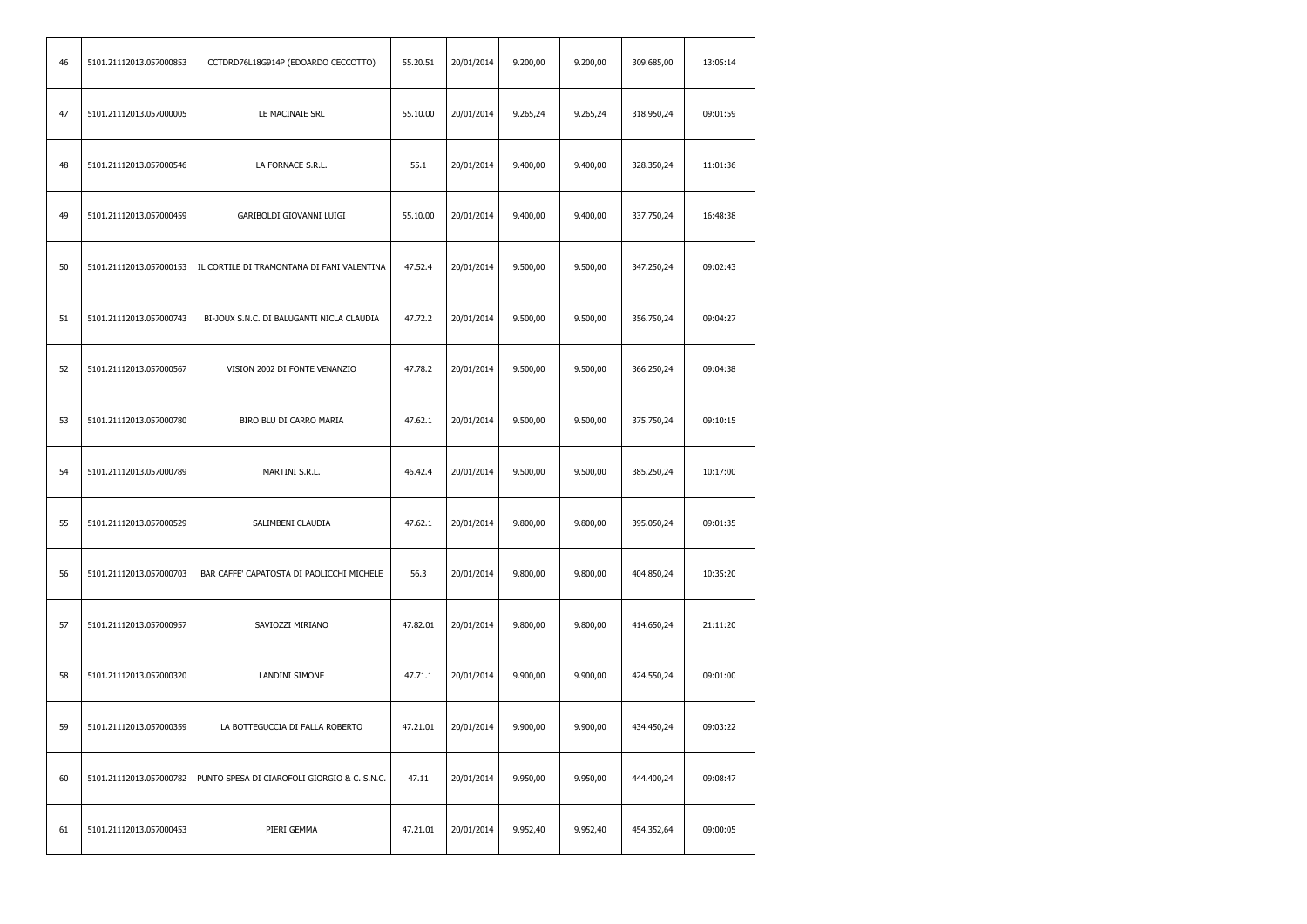| 62 | 5101.21112013.057000550 | I GIRASOLI DI PERNICI ANNA                                             | 47.75.2  | 20/01/2014 | 9.980,00  | 9.980,00  | 464.332,64 | 09:08:52 |
|----|-------------------------|------------------------------------------------------------------------|----------|------------|-----------|-----------|------------|----------|
| 63 | 5101.21112013.057000629 | RARE ANIMALS DI CLAY VALERI                                            | 47.64.1  | 20/01/2014 | 9.990,00  | 9.990,00  | 474.322,64 | 09:00:51 |
| 64 | 5101.21112013.057000605 | LA BOTTEGA DEL VINO SNC DI SENSITIVI MARCO                             | 56.3     | 20/01/2014 | 9.990,00  | 9.990,00  | 484.312,64 | 09:03:02 |
| 65 | 5101.21112013.057000600 | MANNESCHI ERMANNO                                                      | 47.82.01 | 20/01/2014 | 9.990,00  | 9.990,00  | 494.302,64 | 09:03:39 |
| 66 | 5101.21112013.057000542 | <b>CUTINI ILARIA</b>                                                   | 47.22    | 20/01/2014 | 9.990,00  | 9.990,00  | 504.292,64 | 09:07:13 |
| 67 | 5101.21112013.057000301 | BARACCHINO INES DI BARACCHINO ENRICO & C.<br>S.A.S.                    | 47.72    | 20/01/2014 | 9.998,00  | 9.998,00  | 514.290,64 | 09:01:11 |
| 68 | 5101.21112013.057000880 | DIERRE S.A.S. DI BIAGI ROBERTO & C.                                    | 56.10.11 | 20/01/2014 | 9.999,00  | 9.999,00  | 524.289,64 | 13:05:49 |
| 69 | 5101.21112013.057000159 | CHIODINI S.R.L.                                                        | 47.11.20 | 20/01/2014 | 10.000,00 | 10.000,00 | 534.289,64 | 09:00:20 |
| 70 | 5101.21112013.057000319 | ARTI E MESTIERI E DINTORNI DI COTOGNINI<br><b>SABRINA</b>              | 47.59.2  | 20/01/2014 | 10.000,00 | 10.000,00 | 544.289,64 | 09:00:58 |
| 71 | 5101.21112013.057000017 | TONACCHERA ROBERTO                                                     | 47.62.1  | 20/01/2014 | 10.000,00 | 10.000,00 | 554.289,64 | 09:01:04 |
| 72 | 5101.21112013.057000399 | MAZZINI CONCETTA                                                       | 47.9     | 20/01/2014 | 10.000,00 | 10.000,00 | 564.289,64 | 09:01:07 |
| 73 | 5101.21112013.057000302 | PASTICCERIA DEI FRATELLI DEL SERE CLAUDIO,<br>LUCIANO E C. S.N.C.      | 56.10.3  | 20/01/2014 | 10.000,00 | 10.000,00 | 574.289,64 | 09:01:30 |
| 74 | 5101.21112013.057000078 | C.R.A. CENTRO RICAMBI AGRICOLI S.A.S. DI CELLI<br>ALESSANDRO & C.      | 47.52.4  | 20/01/2014 | 10.000,00 | 10.000,00 | 584.289,64 | 09:01:33 |
| 75 | 5101.21112013.057000337 | CECCHETTI CALZATURE DI SILVIA CECCHETTI &<br>RICCARDO CECCHETTI S.N.C. | 47.72.1  | 20/01/2014 | 10.000,00 | 10.000,00 | 594.289,64 | 09:02:16 |
| 76 | 5101.21112013.057000569 | IL PAPIRO DI ROCCHI SIMONE                                             | 47.62.1  | 20/01/2014 | 10.000,00 | 10.000,00 | 604.289,64 | 09:02:18 |
| 77 | 5101.21112013.057000228 | LIBRIZZI C. & C. SNC                                                   | 47.52.1  | 20/01/2014 | 10.000,00 | 10.000,00 | 614.289,64 | 09:02:24 |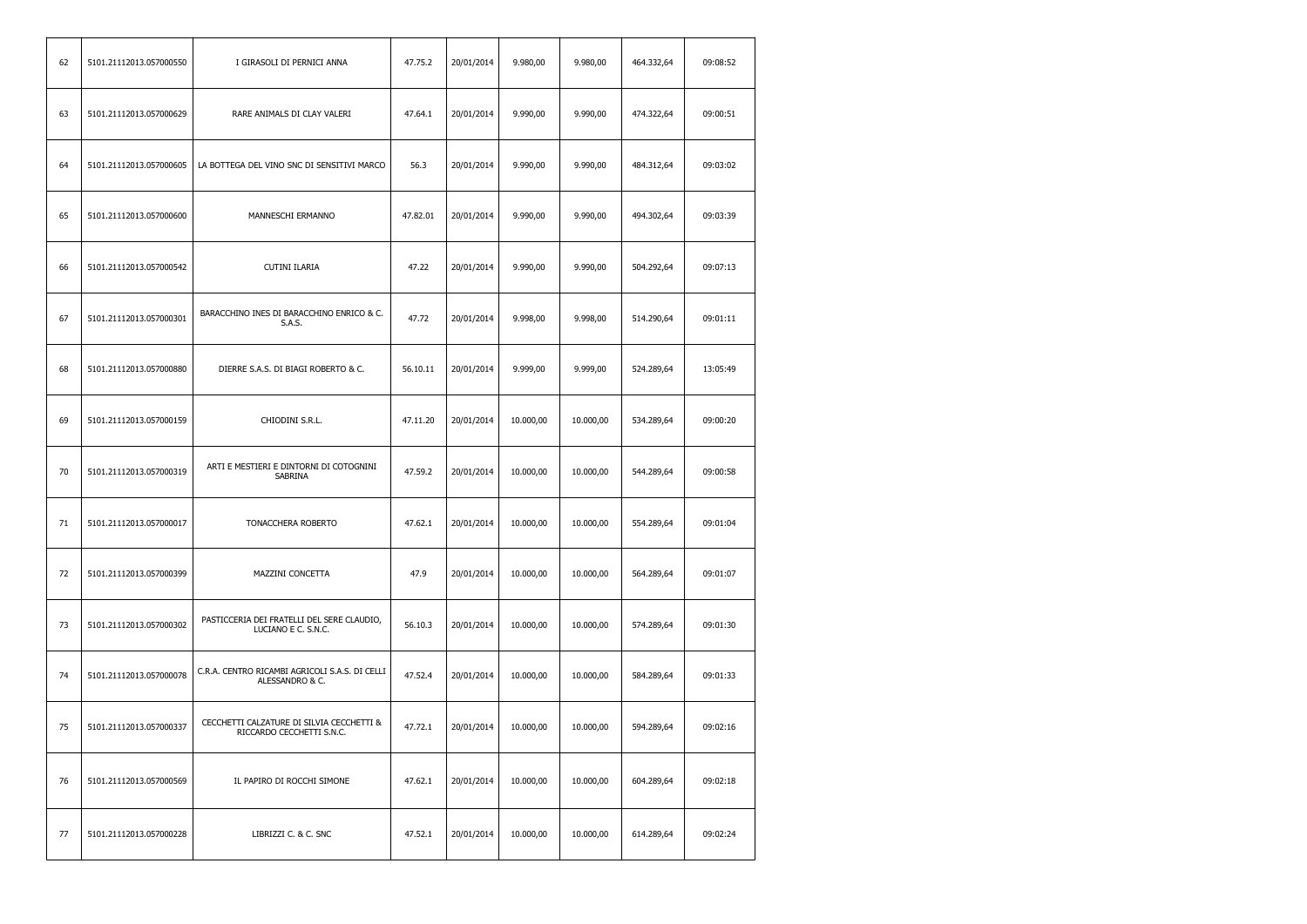| 78 | 5101.21112013.057000364 | FRANCIMAR S.A.S.DI FRANCESCO SAVERIO<br>CAPUANO & C.  | 56.3     | 20/01/2014 | 10.000,00 | 10.000,00 | 624.289,64 | 09:02:42 |
|----|-------------------------|-------------------------------------------------------|----------|------------|-----------|-----------|------------|----------|
| 79 | 5101.21112013.057000728 | CAFAGGI GERMANO                                       | 47.71    | 20/01/2014 | 10.000,00 | 10.000,00 | 634.289,64 | 09:02:56 |
| 80 | 5101.21112013.057000637 | BERTELLI DONATELLA                                    | 47.59.1  | 20/01/2014 | 10.000,00 | 10.000,00 | 644.289,64 | 09:03:19 |
| 81 | 5101.21112013.057000502 | RI.STO.RA. DI BENUCCI LORENZA S.N.C.                  | 56.10.11 | 20/01/2014 | 10.000,00 | 10.000,00 | 654.289,64 | 09:03:32 |
| 82 | 5101.21112013.057000237 | SAN MARTIN NAYADE GISSELLA                            | 47.51.1  | 20/01/2014 | 10.000,00 | 10.000,00 | 664.289,64 | 09:03:38 |
| 83 | 5101.21112013.057000556 | <b>GAMBINERI LORENZO</b>                              | 47.11.40 | 20/01/2014 | 10.000,00 | 10.000,00 | 674.289,64 | 09:03:56 |
| 84 | 5101.21112013.057000255 | TENDUCCI NOEMI VALERIA                                | 47.71.3  | 20/01/2014 | 10.000,00 | 10.000,00 | 684.289,64 | 09:03:57 |
| 85 | 5101.21112013.057000020 | ORGANIZZAZIONE R.P. SRL                               | 46.42.4  | 20/01/2014 | 10.000,00 | 10.000,00 | 694.289,64 | 09:03:59 |
| 86 | 5101.21112013.057000630 | MUSETTI DEI F.LLI MUSETTI - S.N.C.                    | 56.10.3  | 20/01/2014 | 10.000,00 | 10.000,00 | 704.289,64 | 09:04:07 |
| 87 | 5101.21112013.057000616 | CORSO ITALIA - SOCIETA' A RESPONSABILITA'<br>LIMITATA | 47.71    | 20/01/2014 | 10.000,00 | 10.000,00 | 714.289,64 | 09:04:25 |
| 88 | 5101.21112013.057000578 | GUIDI S.R.L.                                          | 47.71    | 20/01/2014 | 10.000,00 | 10.000,00 | 724.289,64 | 09:05:06 |
| 89 | 5101.21112013.057000767 | LA CICERCHIA DI CHELI LUCIA                           | 47.11.4  | 20/01/2014 | 10.000,00 | 10.000,00 | 734.289,64 | 09:05:11 |
| 90 | 5101.21112013.057000656 | MAMMA SOIA S.A.S. DI MASINI BEATRICE E C.             | 47.29.9  | 20/01/2014 | 10.000,00 | 10.000,00 | 744.289,64 | 09:05:11 |
| 91 | 5101.21112013.057000329 | STRENTA PIER GIOVANNI                                 | 47.26    | 20/01/2014 | 10.000,00 | 10.000,00 | 754.289,64 | 09:06:09 |
| 92 | 5101.21112013.057000188 | JRIFI ABDELKEBIR                                      | 47.82    | 20/01/2014 | 10.000,00 | 10.000,00 | 764.289,64 | 09:06:49 |
| 93 | 5101.21112013.057000216 | MYGADGET DI CANTINI ELISA                             | 47.78.34 | 20/01/2014 | 10.000,00 | 10.000,00 | 774.289,64 | 09:07:03 |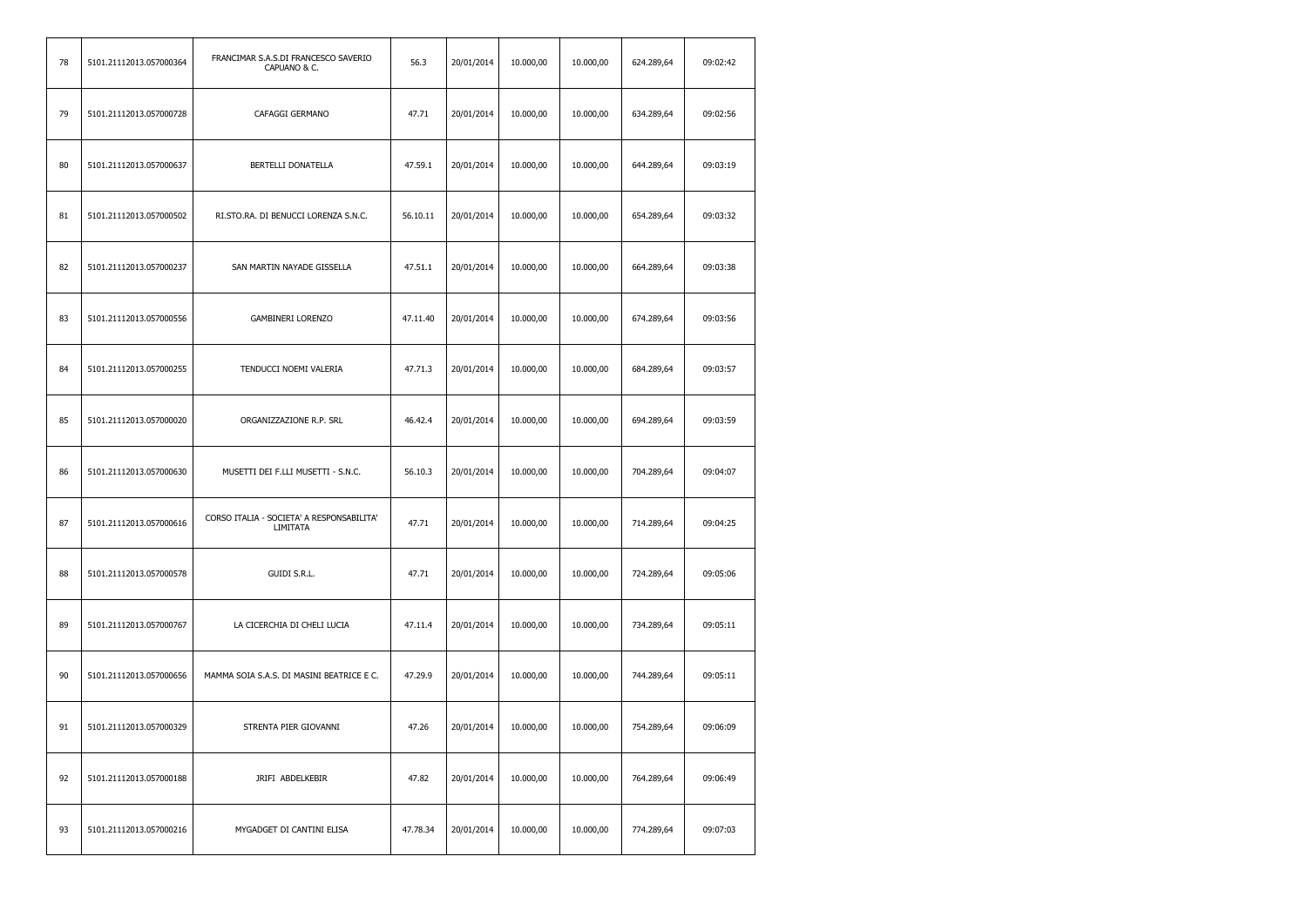| 94  | 5101.21112013.057000480 | PIERONI GIUSEPPE                                                           | 47.3     | 20/01/2014 | 10.000,00 | 10.000,00 | 784.289,64 | 09:07:24 |
|-----|-------------------------|----------------------------------------------------------------------------|----------|------------|-----------|-----------|------------|----------|
| 95  | 5101.21112013.057000695 | PIANIGIANI VALERIA E PIU MARIA DOLORES S.N.C.                              | 47.51.2  | 20/01/2014 | 10.000,00 | 10.000,00 | 794.289,64 | 09:07:47 |
| 96  | 5101.21112013.057000234 | CRISTIANI PAOLO                                                            | 47.3     | 20/01/2014 | 10.000,00 | 10.000,00 | 804.289,64 | 09:07:58 |
| 97  | 5101.21112013.057000404 | NICOLINI VALTER                                                            | 47.82.01 | 20/01/2014 | 10.000,00 | 10.000,00 | 814.289,64 | 09:08:52 |
| 98  | 5101.21112013.057000397 | MOSTI EGIDIO                                                               | 47.3     | 20/01/2014 | 10.000,00 | 10.000,00 | 824.289,64 | 09:09:59 |
| 99  | 5101.21112013.057000032 | BERTILACCHI SIMONETTA                                                      | 47.51.1  | 20/01/2014 | 10.000,00 | 10.000,00 | 834.289,64 | 09:23:05 |
| 100 | 5101.21112013.057000418 | <b>GERVASIO RAFFAELLA</b>                                                  | 47.19.9  | 20/01/2014 | 10.000,00 | 10.000,00 | 844.289,64 | 09:39:11 |
| 101 | 5101.21112013.057000716 | DEL CARLO MICHELE                                                          | 56.3     | 20/01/2014 | 10.000,00 | 10.000,00 | 854.289,64 | 09:50:47 |
| 102 | 5101.21112013.057000763 | PESCHERIA TIRRENIA S.N.C. DI POSTIGLIONE<br>PAOLO E ALESSIO                | 47.23    | 20/01/2014 | 10.000,00 | 10.000,00 | 864.289,64 | 09:53:15 |
| 103 | 5101.21112013.057000588 | MUGNAI DUE SRL                                                             | 46.23    | 20/01/2014 | 10.000,00 | 10.000,00 | 874.289,64 | 09:58:44 |
| 104 | 5101.21112013.057000829 | I 4 CANTONI DI MAURO E PAOLO TAPINASSI E C.<br>SOCIETA' IN NOME COLLETTIVO | 56.10.11 | 20/01/2014 | 10.000,00 | 10.000,00 | 884.289,64 | 10:48:13 |
| 105 | 5101.21112013.057000766 | ALBERTINI LORENZO                                                          | 47.22    | 20/01/2014 | 10.000,00 | 10.000,00 | 894.289,64 | 11:03:16 |
| 106 | 5101.21112013.057000617 | DA ROBERTA DI ROSSETTI ROBERTA                                             | 47.11    | 20/01/2014 | 10.000,00 | 10.000,00 | 904.289,64 | 11:04:56 |
| 107 | 5101.21112013.057000354 | BAR TRATTORIA BRACCOBALDO DI DELLA PINA<br><b>FEDERICA</b>                 | 56.10.11 | 20/01/2014 | 10.000,00 | 10.000,00 | 914.289,64 | 11:11:10 |
| 108 | 5101.21112013.057000494 | BRONZONI DAVIDE                                                            | 47.3     | 20/01/2014 | 10.000,00 | 10.000,00 | 924.289,64 | 11:23:26 |
| 109 | 5101.21112013.057000207 | NEW WHEELS DI BONFANTI ISABELLA                                            | 47.64.1  | 20/01/2014 | 10.000,00 | 10.000,00 | 934.289,64 | 11:58:22 |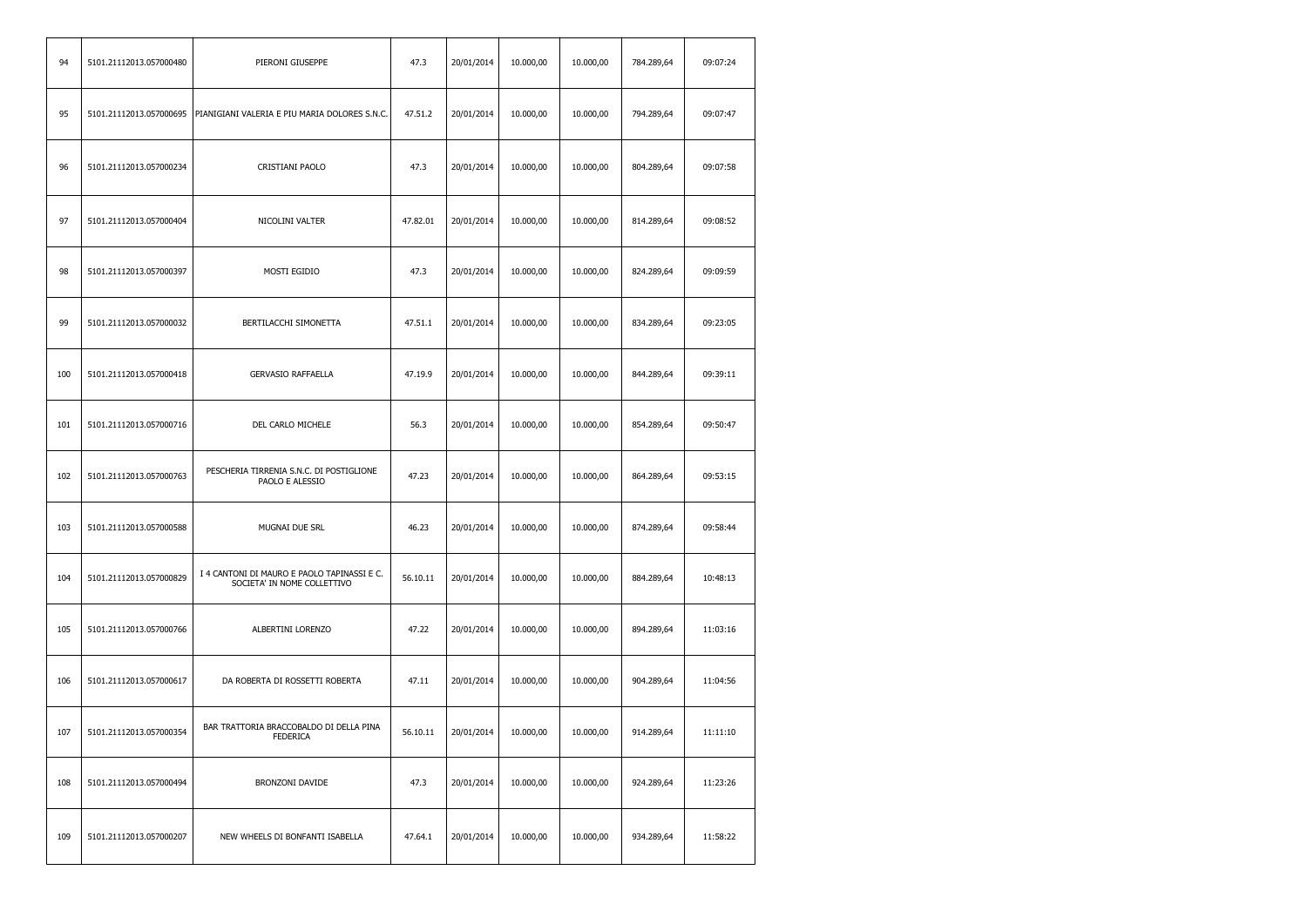| 110 | 5101.21112013.057000860 | PARCO VACANZE - EDERA DI GIANFRANCHI CARLO                  | 55.30    | 20/01/2014 | 10.000,00 | 10.000,00 | 944.289,64   | 12:10:50 |
|-----|-------------------------|-------------------------------------------------------------|----------|------------|-----------|-----------|--------------|----------|
| 111 | 5101.21112013.057000814 | D.T. S.N.C. DI DELLA TOMMASINA ORLANDO & C.                 | 47.3     | 20/01/2014 | 10.000,00 | 10.000,00 | 954.289,64   | 12:21:00 |
| 112 | 5101.21112013.057000613 | OCCHIPINTI BIAGIO                                           | 47.82.01 | 20/01/2014 | 10.000,00 | 10.000,00 | 964.289,64   | 12:27:09 |
| 113 | 5101.21112013.057000541 | L. SARACENI & C. - S.A.S.                                   | 56.10.11 | 20/01/2014 | 10.000,00 | 10.000,00 | 974.289,64   | 13:22:39 |
| 114 | 5101.21112013.057000924 | PAOLI PIETRO                                                | 47.26    | 20/01/2014 | 10.000,00 | 10.000,00 | 984.289,64   | 16:37:58 |
| 115 | 5101.21112013.057000360 | LA CHIARA S.R.L.                                            | 55.20.51 | 20/01/2014 | 10.818,88 | 10.818,00 | 995.107,64   | 09:49:03 |
| 116 | 5101.21112013.057000474 | PUNTOFARMA DI GIORGETTIGIANLUCA FURIO & C.<br><b>S.A.S.</b> | 47.73.2  | 20/01/2014 | 11.000,00 | 11.000,00 | 1.006.107,64 | 09:01:51 |
| 117 | 5101.21112013.057000395 | ALIMENTARI FONTANI DINO S.A.S. DI FONTANI<br>PAOLA & C.     | 47.11.4  | 20/01/2014 | 11.000,00 | 11.000,00 | 1.017.107,64 | 09:04:52 |
| 118 | 5101.21112013.057000643 | BRUSCHI MASSIMILIANO                                        | 47.22    | 20/01/2014 | 11.500,00 | 11.500,00 | 1.028.607,64 | 09:01:23 |
| 119 | 5101.21112013.057000699 | FIN S.R.L.                                                  | 55.20.5  | 20/01/2014 | 15.000,00 | 11.500,00 | 1.040.107,64 | 09:03:22 |
| 120 | 5101.21112013.057000549 | BAR ROBERTA DI MELLONI LUCA & C. - S.N.C.                   | 56.3     | 20/01/2014 | 11.900,00 | 11.900,00 | 1.052.007,64 | 09:06:36 |
| 121 | 5101.21112013.057000415 | ALEX DI BADII ALESSANDRA                                    | 47.71    | 20/01/2014 | 11.900,00 | 11.900,00 | 1.063.907,64 | 09:07:41 |
| 122 | 5101.21112013.057000124 | NUVOLARI ABBIGLIAMENTO S.R.L.                               | 47.71.00 | 20/01/2014 | 12.000,00 | 12.000,00 | 1.075.907,64 | 09:02:00 |
| 123 | 5101.21112013.057000340 | <b>BARTOLI FRANCESCA</b>                                    | 56.10.11 | 20/01/2014 | 12.000,00 | 12.000,00 | 1.087.907,64 | 09:02:07 |
| 124 | 5101.21112013.057000591 | CAFFÈ E DINTORNI S.R.L.                                     | 47.99.1  | 20/01/2014 | 12.000,00 | 12.000,00 | 1.099.907,64 | 09:02:52 |
| 125 | 5101.21112013.057000713 | BONFIGLI PIER PAOLO                                         | 47.26    | 20/01/2014 | 12.000,00 | 12.000,00 | 1.111.907,64 | 09:03:47 |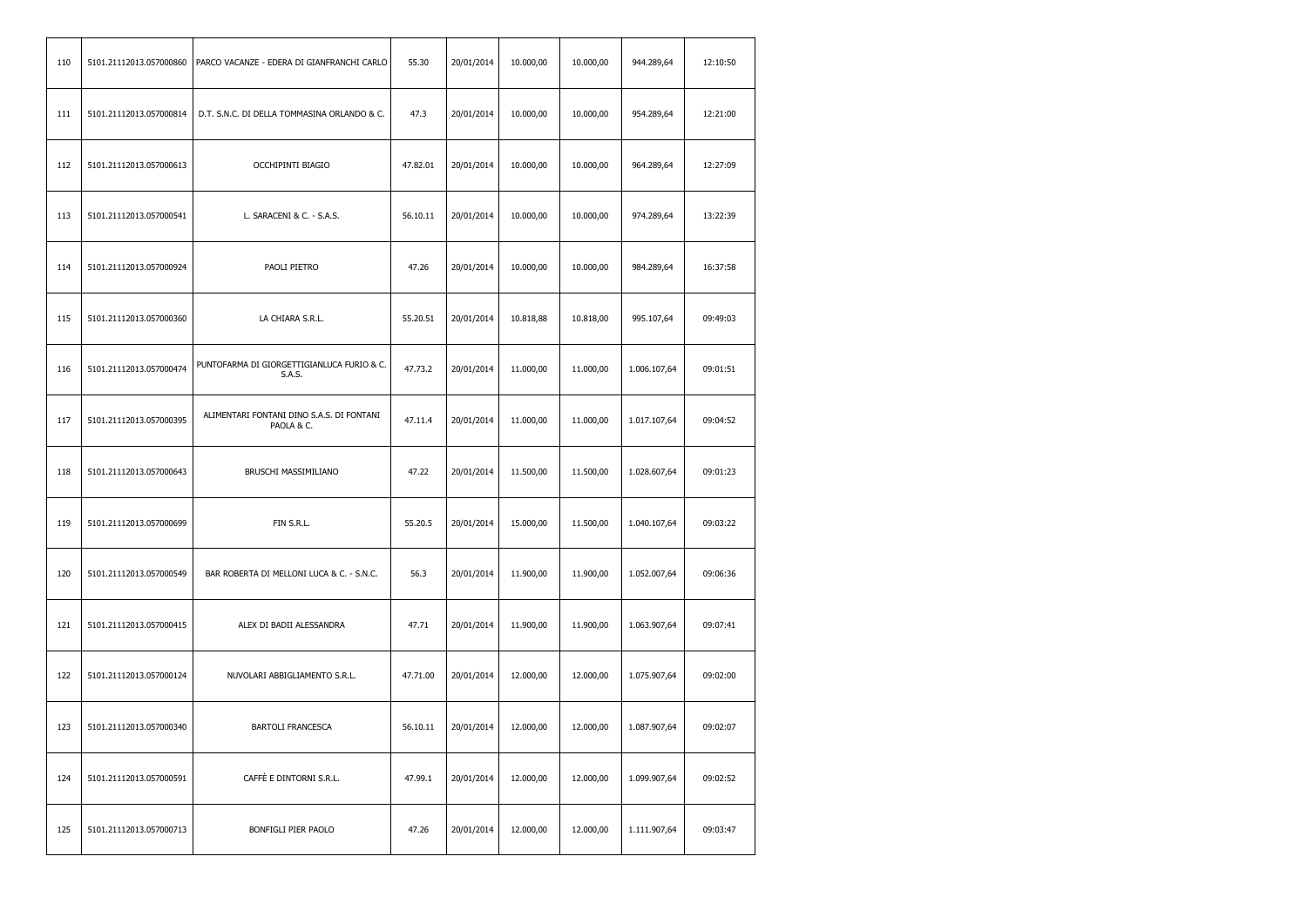| 126 | 5101.21112013.057000038 | PARDINI ANDREA                                      | 47.3     | 20/01/2014 | 12.000,00 | 12.000,00 | 1.123.907,64 | 09:16:41 |
|-----|-------------------------|-----------------------------------------------------|----------|------------|-----------|-----------|--------------|----------|
| 127 | 5101.21112013.057000238 | DIGITI S.R.L.                                       | 46.51    | 20/01/2014 | 12.000,00 | 12.000,00 | 1.135.907,64 | 09:36:10 |
| 128 | 5101.21112013.057000292 | SILVIERI CHIARA                                     | 56.3     | 20/01/2014 | 12.000,00 | 12.000,00 | 1.147.907,64 | 09:40:41 |
| 129 | 5101.21112013.057000757 | NINA DI LINDA GRIVA & C. S.N.C.                     | 47.61    | 20/01/2014 | 12.000,00 | 12.000,00 | 1.159.907,64 | 11:14:08 |
| 130 | 5101.21112013.057000783 | MODA.IT - SOCIETA' A RESPONSABILITA' LIMITATA       | 46.42.1  | 20/01/2014 | 12.500,00 | 12.500,00 | 1.172.407,64 | 09:08:20 |
| 131 | 5101.21112013.057000351 | <b>BABBIONI SRL</b>                                 | 56.30.00 | 20/01/2014 | 12.500,00 | 12.500,00 | 1.184.907,64 | 09:38:19 |
| 132 | 5101.21112013.057000462 | TENAX S.A.S. DI CARLI FAUSTO E C.                   | 46.42.4  | 20/01/2014 | 12.900,00 | 12.900,00 | 1.197.807,64 | 09:07:34 |
| 133 | 5101.21112013.057000448 | TIRABUSCIO' SRL                                     | 56.10.11 | 20/01/2014 | 13.000,00 | 13.000,00 | 1.210.807,64 | 09:02:45 |
| 134 | 5101.21112013.057000213 | DE SANTIS AGOSTINO E C. S.N.C.                      | 47.22    | 20/01/2014 | 13.000,00 | 13.000,00 | 1.223.807,64 | 09:05:41 |
| 135 | 5101.21112013.057000206 | SINTESI S.R.L.                                      | 47.41    | 20/01/2014 | 13.000,00 | 13.000,00 | 1.236.807,64 | 09:37:32 |
| 136 | 5101.21112013.057000288 | GLASS & STONE DESIGN S.R.L.                         | 46.73.2  | 20/01/2014 | 13.000,00 | 13.000,00 | 1.249.807,64 | 09:40:02 |
| 137 | 5101.21112013.057000626 | LA CASA ROSSA DI ROCCHINI LUCREZIA                  | 56.3     | 20/01/2014 | 13.000,00 | 13.000,00 | 1.262.807,64 | 10:32:51 |
| 138 | 5101.21112013.057000823 | DUE SU DUE DI RABATTI PIERALBERTO                   | 56.3     | 20/01/2014 | 13.000,00 | 13.000,00 | 1.275.807,64 | 11:07:31 |
| 139 | 5101.21112013.057000350 | L'OCCHIALAIO DI BIONDINI LUCIANO                    | 47.78.2  | 20/01/2014 | 13.500,00 | 13.500,00 | 1.289.307,64 | 09:00:47 |
| 140 | 5101.21112013.057000493 | BORGO ANTICO DI FOCHI M. & DANALACHE F. -<br>S.N.C. | 55.1     | 20/01/2014 | 13.500,00 | 13.500,00 | 1.302.807,64 | 09:01:32 |
| 141 | 5101.21112013.057000317 | GIOIELLERIA OROLOGERIA LOMBARDI DI REMO<br>MINI     | 47.77    | 20/01/2014 | 13.500,00 | 13.500,00 | 1.316.307,64 | 09:01:57 |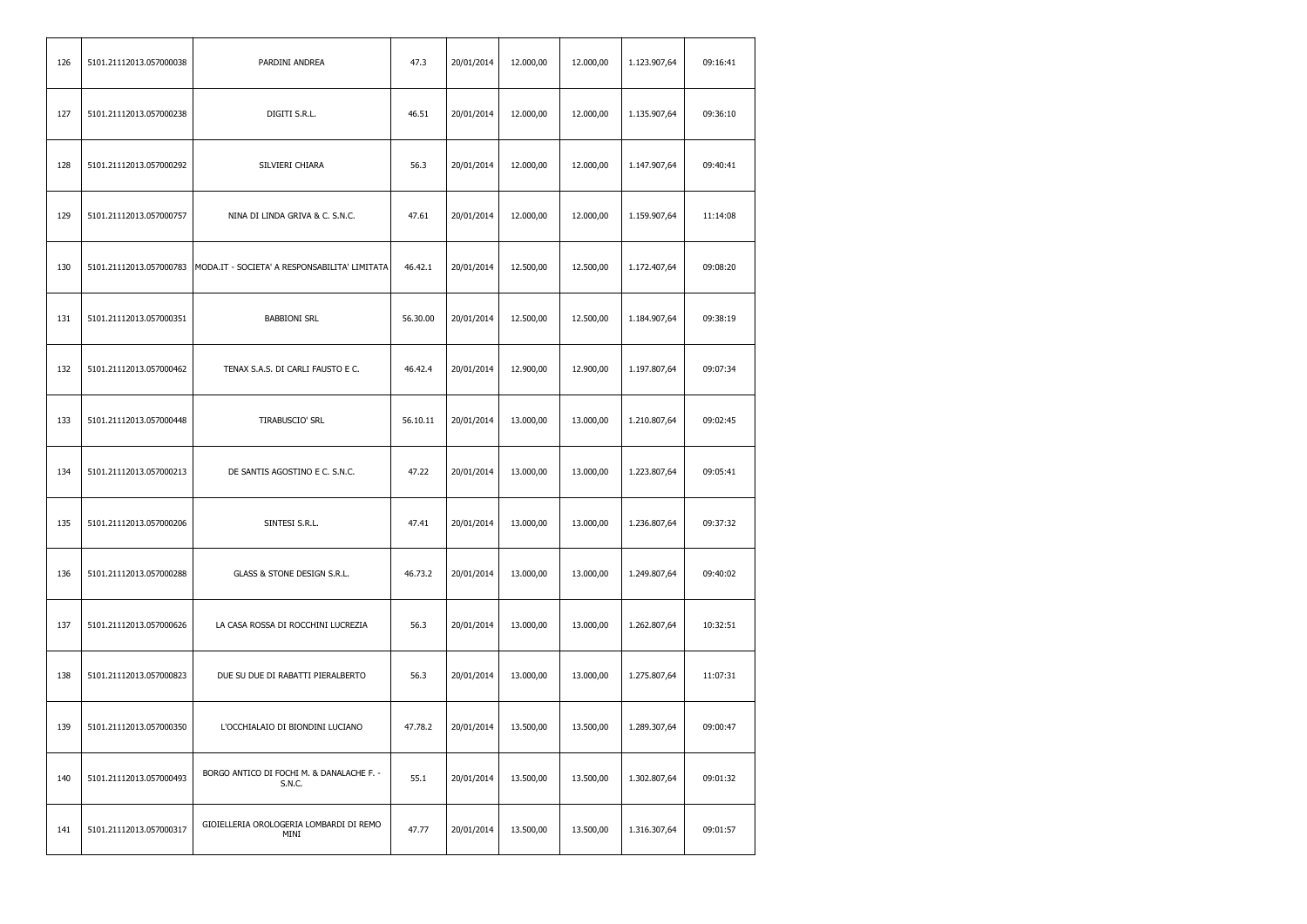| 142 | 5101.21112013.057000583 | *CALZATURE ALADINO* DI CRISTOFANI GINO & C<br><b>SNC</b>     | 47.72.1  | 20/01/2014 | 13.500,00 | 13.500,00 | 1.329.807,64 | 09:07:05 |
|-----|-------------------------|--------------------------------------------------------------|----------|------------|-----------|-----------|--------------|----------|
| 143 | 5101.21112013.057000049 | SA.NI. S.R.L.                                                | 47.11    | 20/01/2014 | 13.500,00 | 13.500,00 | 1.343.307,64 | 13:19:22 |
| 144 | 5101.21112013.057000086 | IL PRANZO E' PRONTO DI NICCOLAI ELENA                        | 56.10.20 | 20/01/2014 | 13.670,00 | 13.670,00 | 1.356.977,64 | 09:29:37 |
| 145 | 5101.21112013.057000170 | SANTINI CERAMICHE DI TAGLIAVIA D'ARAGONA<br>IMMACOLATA       | 47.52.3  | 20/01/2014 | 13.900,00 | 13.900,00 | 1.370.877,64 | 09:02:27 |
| 146 | 5101.21112013.057000584 | CALOS ITALIA DI CASTELLI ANTONIO                             | 46.49.1  | 20/01/2014 | 14.000,00 | 14.000,00 | 1.384.877,64 | 09:02:54 |
| 147 | 5101.21112013.057000452 | ANTICA NORCINERIA ORSI DI ORSI ARDUINO & C.<br><b>S.A.S.</b> | 47.22    | 20/01/2014 | 14.000,00 | 14.000,00 | 1.398.877,64 | 09:04:33 |
| 148 | 5101.21112013.057000702 | TI. VI. RICAMBI DI RRAPAJ ERVIS                              | 45.32.00 | 20/01/2014 | 14.400,00 | 14.400,00 | 1.413.277,64 | 09:04:49 |
| 149 | 5101.21112013.057000273 | DIWALI DI BRACALONI LAURA                                    | 47.71    | 20/01/2014 | 14.500,00 | 14.500,00 | 1.427.777,64 | 09:01:15 |
| 150 | 5101.21112013.057000097 | <b>CORTI MORENO</b>                                          | 47.52.4  | 20/01/2014 | 15.000,00 | 14.500,00 | 1.442.277,64 | 09:05:47 |
| 151 | 5101.21112013.057000190 | ATHENA S.R.L.                                                | 56.3     | 20/01/2014 | 14.500,00 | 14.500,00 | 1.456.777,64 | 09:09:42 |
| 152 | 5101.21112013.057000908 | LA BRUSCO MARIA                                              | 47.26    | 20/01/2014 | 14.900,00 | 14.900,00 | 1.471.677,64 | 18:45:02 |
| 153 | 5101.21112013.057000269 | DURALUCE DI COIANIZ FABIO                                    | 47.91.1  | 20/01/2014 | 14.939,00 | 14.939,00 | 1.486.616,64 | 09:49:47 |
| 154 | 5101.21112013.057000218 | MAIOLANI UMBERTO                                             | 56.3     | 20/01/2014 | 15.000,00 | 15.000,00 | 1.501.616,64 | 09:00:14 |
| 155 | 5101.21112013.057000048 | ISOGEST SOCIETA' COOPERATIVA A<br>RESPONSABILITA' LIMITATA   | 91.02    | 20/01/2014 | 15.000,00 | 15.000,00 | 1.516.616,64 | 09:00:21 |
| 156 | 5101.21112013.057000143 | PROGETTO VERDE S.R.L.                                        | 47.19.9  | 20/01/2014 | 15.000,00 | 15.000,00 | 1.531.616,64 | 09:00:29 |
| 157 | 5101.21112013.057000451 | I TUOI DESIDERI DI ZOPPI MARCO E C. S.N.C.                   | 47.11.4  | 20/01/2014 | 15.000,00 | 15.000,00 | 1.546.616,64 | 09:01:00 |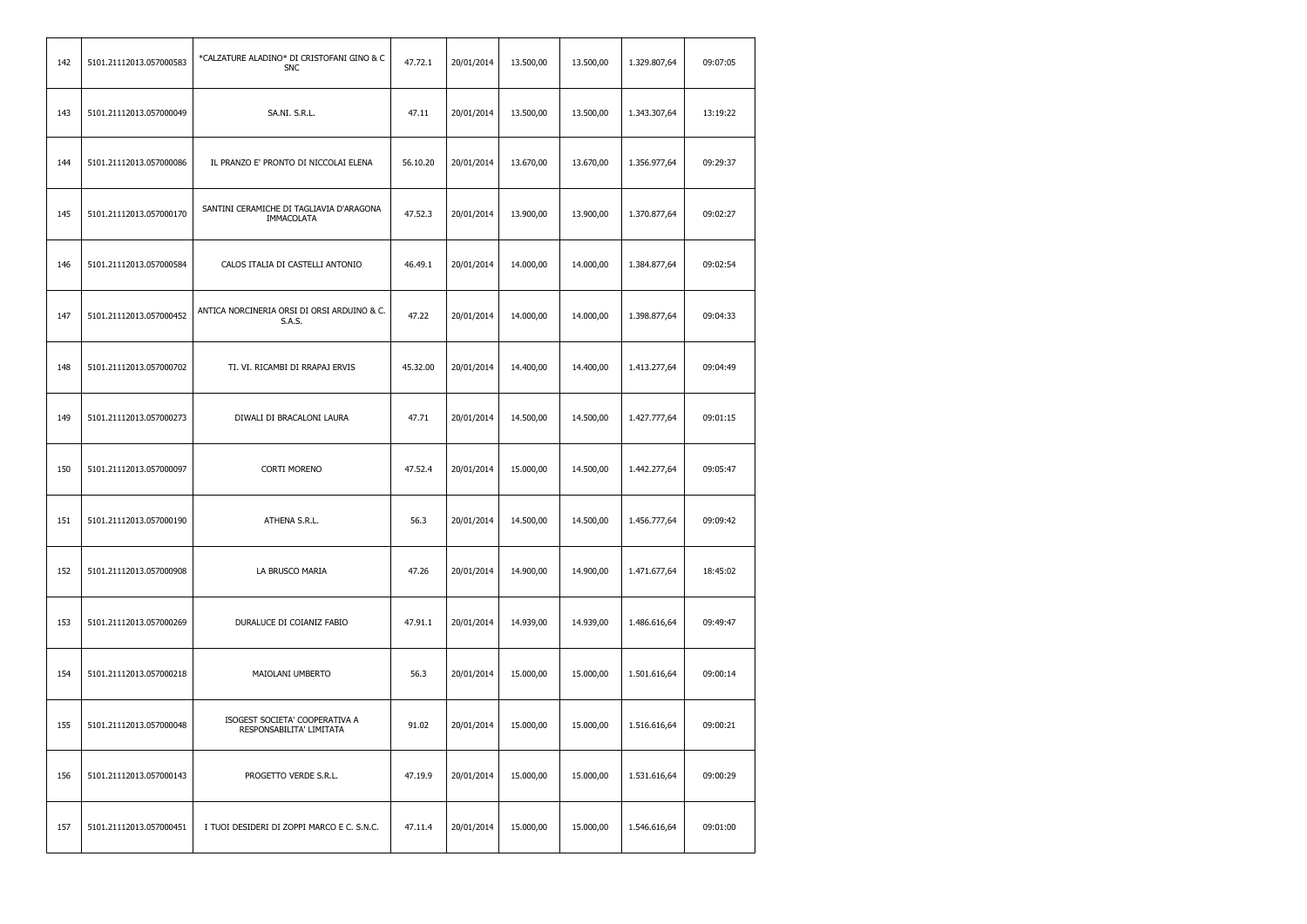| 158 | 5101.21112013.057000687 | LA NATURA CREA SRL                                    | 47.21.01 | 20/01/2014 | 15.000,00 | 15.000,00 | 1.561.616,64 | 09:01:04 |
|-----|-------------------------|-------------------------------------------------------|----------|------------|-----------|-----------|--------------|----------|
| 159 | 5101.21112013.057000717 | <b>ALIFRUT SRL</b>                                    | 47.81.01 | 20/01/2014 | 15.000,00 | 15.000,00 | 1.576.616,64 | 09:01:10 |
| 160 | 5101.21112013.057000268 | PROFUMERIA CLAUDIA                                    | 47.75.1  | 20/01/2014 | 15.000,00 | 15.000,00 | 1.591.616,64 | 09:01:31 |
| 161 | 5101.21112013.057000671 | FOLLONICA ALIMENTARI S.R.L.                           | 46.38.90 | 20/01/2014 | 15.000,00 | 15.000,00 | 1.606.616,64 | 09:01:51 |
| 162 | 5101.21112013.057000247 | F.LLI VANNUCCHI DI VANNUCCHI CLAUDIO & C.<br>S.A.S.   | 47.22    | 20/01/2014 | 15.000,00 | 15.000,00 | 1.621.616,64 | 09:01:52 |
| 163 | 5101.21112013.057000680 | ANGOLO VERDE DI CHELINI MARZIA                        | 47.76.10 | 20/01/2014 | 15.000,00 | 15.000,00 | 1.636.616,64 | 09:01:54 |
| 164 | 5101.21112013.057000149 | DEL BIANCO EMANUELA                                   | 46.39.20 | 20/01/2014 | 15.000,00 | 15.000,00 | 1.651.616,64 | 09:02:11 |
| 165 | 5101.21112013.057000026 | GOCCIA BY SISER BABY S.N.C. DI QUERCI SERENA<br>& C.  | 47.71.2  | 20/01/2014 | 15.000,00 | 15.000,00 | 1.666.616,64 | 09:02:19 |
| 166 | 5101.21112013.057000631 | METALMATIC DI BERNI FABIO                             | 46.73.23 | 20/01/2014 | 15.000,00 | 15.000,00 | 1.681.616,64 | 09:02:22 |
| 167 | 5101.21112013.057000224 | CARTOLERIA NEBBIAI DI NEBBIAI AMERIGO                 | 47.62.2  | 20/01/2014 | 15.000,00 | 15.000,00 | 1.696.616,64 | 09:02:26 |
| 168 | 5101.21112013.057000116 | RAGAZZI ITALIANI DI INGRASCIOTTA CARMELA              | 47.71    | 20/01/2014 | 15.000,00 | 15.000,00 | 1.711.616,64 | 09:02:40 |
| 169 | 5101.21112013.057000443 | SEVER DI IOZZELLI SEVERINO                            | 47,62,1  | 20/01/2014 | 15.000,00 | 15.000,00 | 1.726.616,64 | 09:03:06 |
| 170 | 5101.21112013.057000424 | PITTI VIAGGI SRL                                      | 79.1     | 20/01/2014 | 15.000,00 | 15.000,00 | 1.741.616,64 | 09:03:41 |
| 171 | 5101.21112013.057000080 | RICCI FABIO                                           | 56.3     | 20/01/2014 | 15.000,00 | 15.000,00 | 1.756.616,64 | 09:04:11 |
| 172 | 5101.21112013.057000027 | <b>BIONDI MARCO</b>                                   | 47.11.4  | 20/01/2014 | 15.000,00 | 15.000,00 | 1.771.616,64 | 09:05:11 |
| 173 | 5101.21112013.057000108 | CAMERE PIAN DEL MOLINO DI MAZZOLI<br><b>FRANCESCO</b> | 55.20.51 | 20/01/2014 | 15.000,00 | 15.000,00 | 1.786.616,64 | 09:05:33 |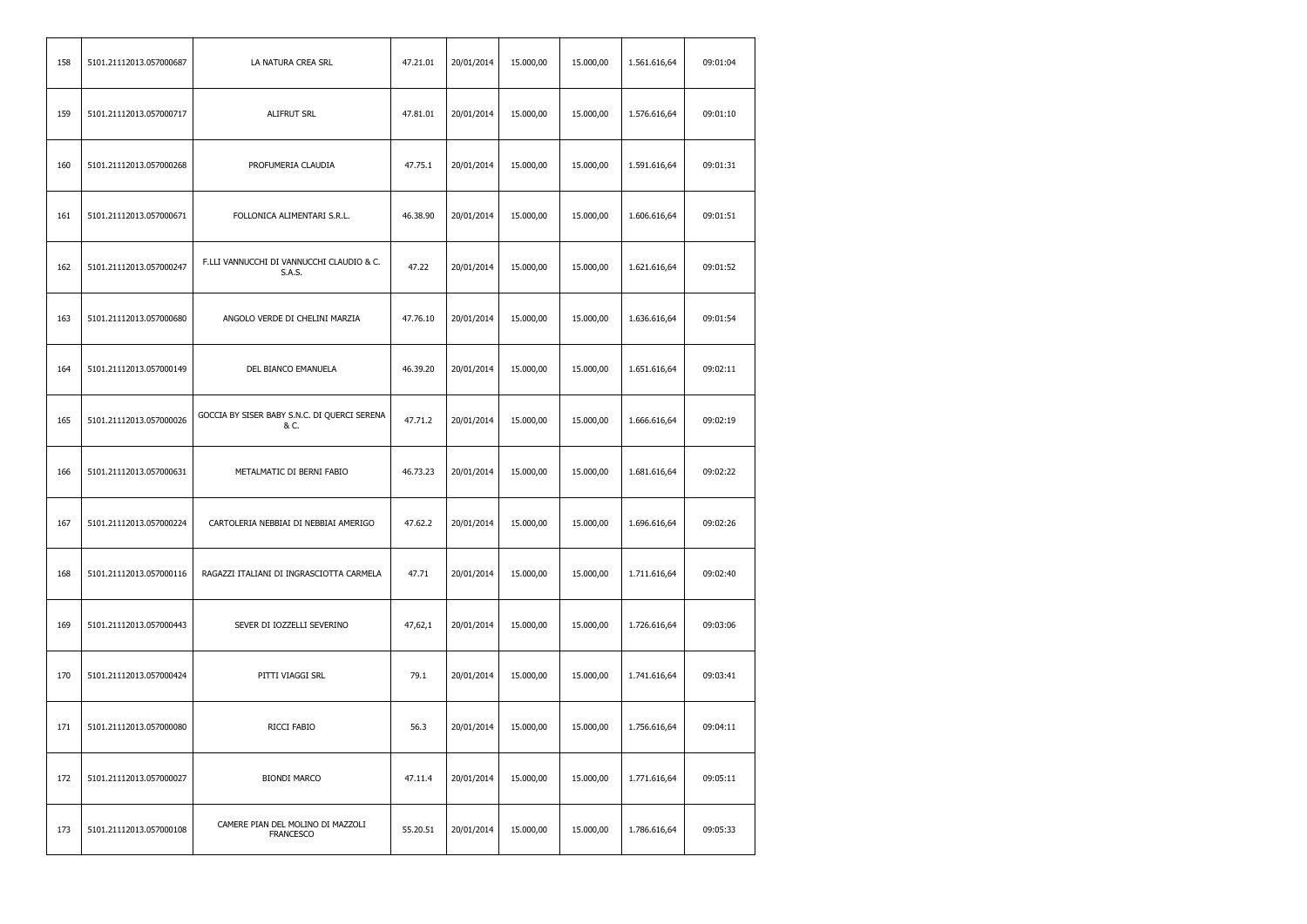| 174 | 5101.21112013.057000400 | MOBILI MELANI S.R.L.                                          | 47.59.1  | 20/01/2014 | 15.000,00 | 15.000,00 | 1.801.616,64 | 09:05:48 |
|-----|-------------------------|---------------------------------------------------------------|----------|------------|-----------|-----------|--------------|----------|
| 175 | 5101.21112013.057000109 | ROSMARY DI CONFORTI MARIANGELA                                | 47.71.1  | 20/01/2014 | 15.000,00 | 15.000,00 | 1.816.616,64 | 09:06:18 |
| 176 | 5101.21112013.057000714 | "LUCIANO IMBRIANI" DI GIROMBELLI GENNI                        | 47.71    | 20/01/2014 | 15.000,00 | 15.000,00 | 1.831.616,64 | 09:06:40 |
| 177 | 5101.21112013.057000146 | HELLAS GREEK FOOD DI GAMUCCI SANDRO                           | 56.10.11 | 20/01/2014 | 15.000,00 | 15.000,00 | 1.846.616,64 | 09:07:02 |
| 178 | 5101.21112013.057000311 | <b>GENOVESI JESSICA</b>                                       | 47.71.1  | 20/01/2014 | 15.000,00 | 15.000,00 | 1.861.616,64 | 09:09:27 |
| 179 | 5101.21112013.057000456 | FRUITMANIA DI DOLENTE RAFFAELE                                | 46.31.10 | 20/01/2014 | 15.000,00 | 15.000,00 | 1.876.616,64 | 09:11:43 |
| 180 | 5101.21112013.057000232 | FUORIMANO SNC DI VALERI MATTEO E BONSANTI<br><b>ANNA</b>      | 56.3     | 20/01/2014 | 15.000,00 | 15.000,00 | 1.891.616,64 | 09:12:00 |
| 181 | 5101.21112013.057000477 | SALVIOLI WALTER & C. S.A.S.                                   | 56.3     | 20/01/2014 | 15.000,00 | 15.000,00 | 1.906.616,64 | 09:12:51 |
| 182 | 5101.21112013.057000256 | BAR GELATERIA AZZURRA DI MAULE E GIORDANO<br>S.N.C.           | 56.3     | 20/01/2014 | 15.000,00 | 15.000,00 | 1.921.616,64 | 09:13:54 |
| 183 | 5101.21112013.057000249 | OTTAVIANI AGOSTINO                                            | 47.82.01 | 20/01/2014 | 15.000,00 | 15.000,00 | 1.936.616,64 | 09:17:28 |
| 184 | 5101.21112013.057000110 | GRINTEK DI DELLA SANTA MARIANNA                               | 47.99.1  | 20/01/2014 | 15.000,00 | 15.000,00 | 1.951.616,64 | 09:17:55 |
| 185 | 5101.21112013.057000233 | BAR GELATERIA BISCUIT84 DI PAFFILE ESPEDITO                   | 56.3     | 20/01/2014 | 15.000,00 | 15.000,00 | 1.966.616,64 | 09:19:11 |
| 186 | 5101.21112013.057000115 | ASTI SOCIETA' A RESPONSABILITA' LIMITATA<br>UNIPERSONALE      | 56.3     | 20/01/2014 | 15.000,00 | 15.000,00 | 1.981.616,64 | 09:19:50 |
| 187 | 5101.21112013.057000160 | GHIBLI DI SASSETTI VIVIANA & C. S.N.C.                        | 47.72.2  | 20/01/2014 | 15.000,00 | 15.000,00 | 1.996.616,64 | 09:20:29 |
| 188 | 5101.21112013.057000280 | TECLA MODISTERIA PELLETTERIA DI LUCENTINI<br><b>GABRIELLA</b> | 47.72.2  | 20/01/2014 | 15.000,00 | 15.000,00 | 2.011.616,64 | 09:23:37 |
| 189 | 5101.21112013.057000287 | MORGANA S.R.L.                                                | 47.71    | 20/01/2014 | 15.000,00 | 15.000,00 | 2.026.616,64 | 09:25:28 |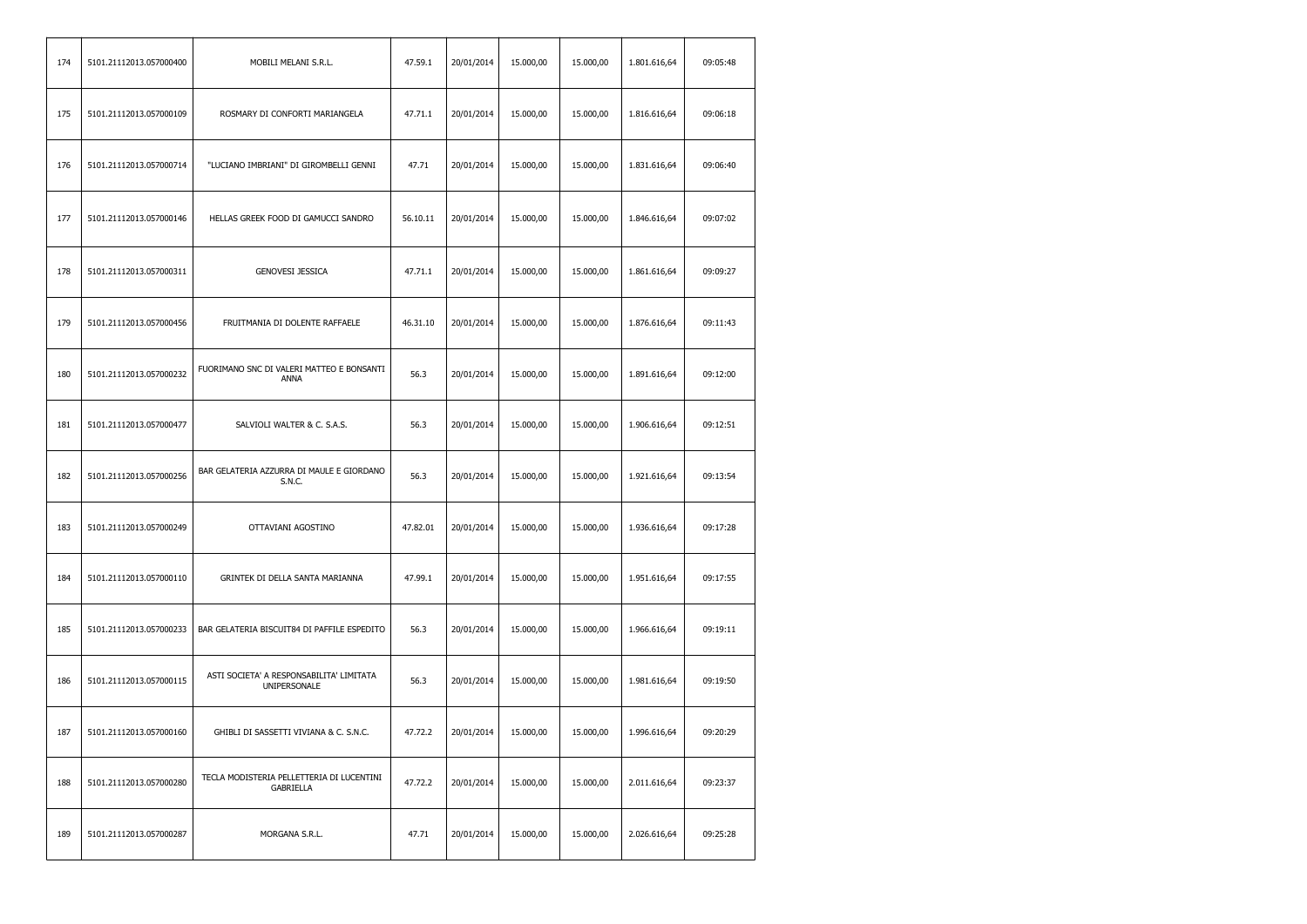| 190 | 5101.21112013.057000348 | BAR 4002 DI PACCHIEROTTI SIMONE & MAFFEI<br>FABIO S.A.S.                       | 56.10.11 | 20/01/2014 | 15.000,00 | 15.000,00 | 2.041.616,64 | 09:27:54 |
|-----|-------------------------|--------------------------------------------------------------------------------|----------|------------|-----------|-----------|--------------|----------|
| 191 | 5101.21112013.057000122 | BELLUCCI FABRIZIO                                                              | 47.59    | 20/01/2014 | 15.000,00 | 15.000,00 | 2.056.616,64 | 09:28:21 |
| 192 | 5101.21112013.057000225 | B & B DIECI S.R.L.                                                             | 47.71.1  | 20/01/2014 | 15.000,00 | 15.000,00 | 2.071.616,64 | 09:29:56 |
| 193 | 5101.21112013.057000473 | CARNI VAL SERCHIO S.R.L.                                                       | 46.32.10 | 20/01/2014 | 15.000,00 | 15.000,00 | 2.086.616,64 | 09:30:19 |
| 194 | 5101.21112013.057000099 | LA NOVELLA S.R.L.                                                              | 46.39.2  | 20/01/2014 | 15.000,00 | 15.000,00 | 2.101.616,64 | 09:30:25 |
| 195 | 5101.21112013.057000242 | RO.SA. SOCIETA' A RESPONSABILITA' LIMITATA O<br>IN FORMA ABBREVIATA RO.SA. SRL | 56.10.11 | 20/01/2014 | 15.000,00 | 15.000,00 | 2.116.616,64 | 09:34:00 |
| 196 | 5101.21112013.057000313 | L'ORO IN BOCCA DI LUISA COLELLA E C. S.A.S.                                    | 56.10.11 | 20/01/2014 | 15.000,00 | 15.000,00 | 2.131.616,64 | 09:36:49 |
| 197 | 5101.21112013.057000221 | EDI GRAFICA ITALIA 2 S.A.S. DI MICHELI STEFANIA<br>& C.                        | 47.78.31 | 20/01/2014 | 15.000,00 | 15.000,00 | 2.146.616,64 | 09:52:26 |
| 198 | 5101.21112013.057000121 | S.E.P. S.R.L.                                                                  | 47.52.40 | 20/01/2014 | 15.000,00 | 15.000,00 | 2.161.616,64 | 10:17:19 |
| 199 | 5101.21112013.057000607 | <b>BARDELLI TOMMASO</b>                                                        | 47.71.2  | 20/01/2014 | 15.000,00 | 15.000,00 | 2.176.616,64 | 11:03:00 |
| 200 | 5101.21112013.057000342 | L'ARCA DI NOÈ SAS                                                              | 82.3     | 20/01/2014 | 15.000,00 | 15.000,00 | 2.191.616,64 | 11:13:41 |
| 201 | 5101.21112013.057000775 | CASA VACANZE AL SETTIMO CIELO DI PODESTÀ<br><b>GIORGIO</b>                     | 55.20.51 | 20/01/2014 | 15.000,00 | 15.000,00 | 2.206.616,64 | 11:37:22 |
| 202 | 5101.21112013.057000205 | <b>GUASTINI BEATRICE</b>                                                       | 56.10.3  | 20/01/2014 | 15.000,00 | 15.000,00 | 2.221.616,64 | 11:53:24 |
| 203 | 5101.21112013.057000274 | A.M.G. DI NUTI ALESSANDRO                                                      | 46.77.20 | 20/01/2014 | 15.000,00 | 15.000,00 | 2.236.616,64 | 12:13:45 |
| 204 | 5101.21112013.057000865 | <b>BASSI GABRIELE</b>                                                          | 56.3     | 20/01/2014 | 15.000,00 | 15.000,00 | 2.251.616,64 | 12:32:13 |
| 205 | 5101.21112013.057000809 | WWW.RISPARMIASEMPRE.IT DI PAPINI LUCA                                          | 47.91.1  | 20/01/2014 | 15.000,00 | 15.000,00 | 2.266.616,64 | 12:40:40 |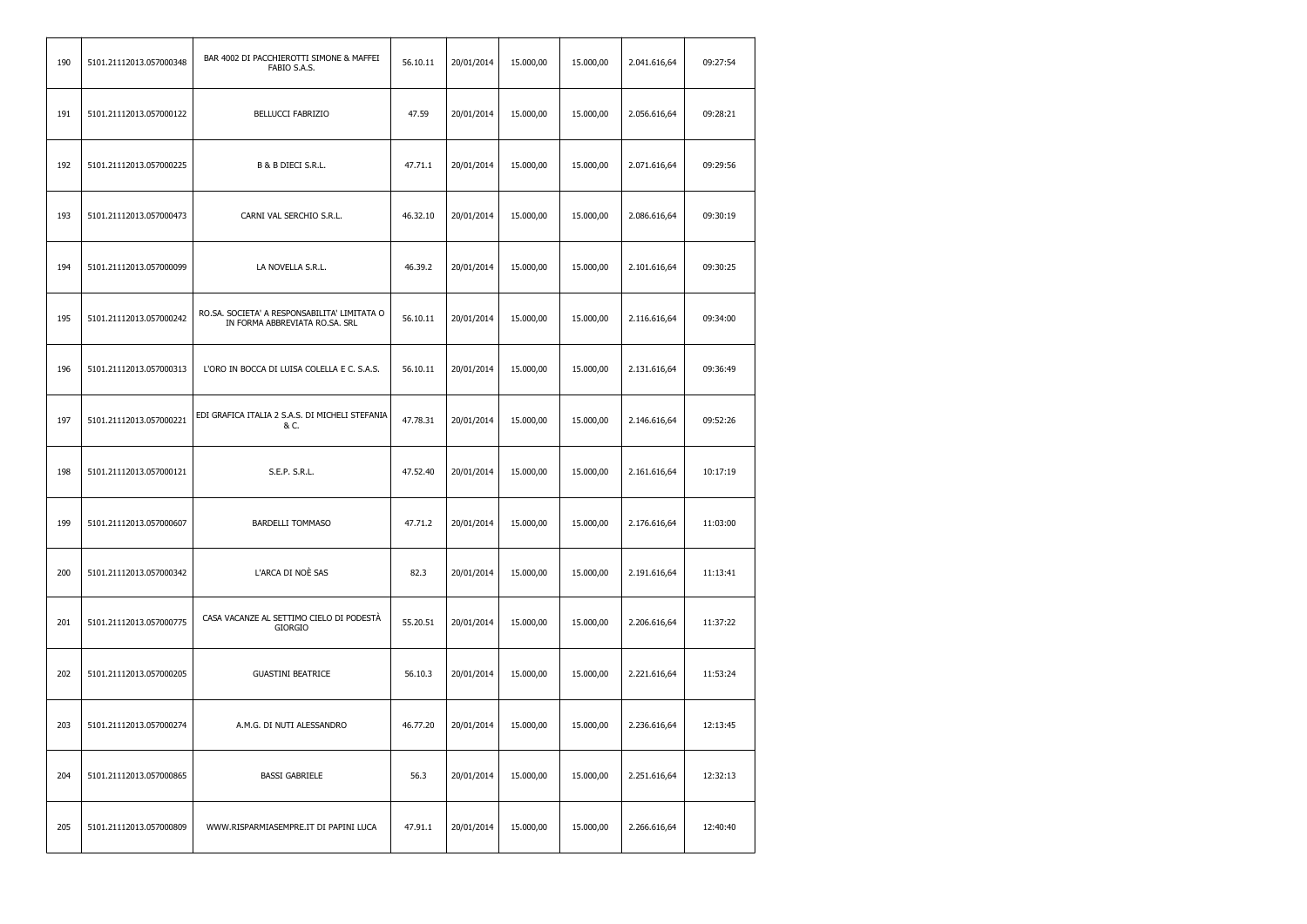| 206 | 5101.21112013.057000856 | GALILEO ARCHITETTURE D'INTERNI S.R.L.                                | 47.59.19 | 20/01/2014 | 15.000,00 | 15.000,00 | 2.281.616,64 | 13:04:13 |
|-----|-------------------------|----------------------------------------------------------------------|----------|------------|-----------|-----------|--------------|----------|
| 207 | 5101.21112013.057000893 | RONDIRO DI BAGLIONI SIMONA                                           | 47.78.99 | 20/01/2014 | 15.000,00 | 15.000,00 | 2.296.616,64 | 14:38:32 |
| 208 | 5101.21112013.057000441 | VERDEZENZERO.IT DI PATRIZIA LIBURDI                                  | 47.72.1  | 20/01/2014 | 15.000,00 | 15.000,00 | 2.311.616,64 | 14:46:25 |
| 209 | 5101.21112013.057000899 | PUNTO BIO TOSCANA DI PAOLA BARTOLOZZI                                | 47.29.30 | 20/01/2014 | 15.000,00 | 15.000,00 | 2.326.616,64 | 16:07:35 |
| 210 | 5101.21112013.057000813 | LA ROTONDA S.A.S. DI BIANCHI ANTONELLA                               | 56.10.11 | 20/01/2014 | 15.000,00 | 15.000,00 | 2.341.616,64 | 16:22:51 |
| 211 | 5101.21112013.057000904 | ADDARI MARIANO                                                       | 47.26    | 20/01/2014 | 15.000,00 | 15.000,00 | 2.356.616,64 | 16:24:18 |
| 212 | 5101.21112013.057000931 | "BINARELLI FRANCA E PAOLA S.N.C."                                    | 56.10.11 | 20/01/2014 | 15.000,00 | 15.000,00 | 2.371.616,64 | 17:24:33 |
| 213 | 5101.21112013.057000797 | PIGNATTELLI LUCIANO                                                  | 47.11.4  | 20/01/2014 | 15.000,00 | 15.000,00 | 2.386.616,64 | 17:46:46 |
| 214 | 5101.21112013.057000737 | LOCANDA DEL BOCCIO S.R.L.                                            | 56.10.11 | 20/01/2014 | 15.000,00 | 15.000,00 | 2.401.616,64 | 18:07:07 |
| 215 | 5101.21112013.057000941 | IL MORO S.N.C. DI PELLEGRINI MARIA GIULIA E<br>PELLEGRINI ALESSANDRO | 56.10.11 | 20/01/2014 | 15.000,00 | 15.000,00 | 2.416.616,64 | 18:18:04 |
| 216 | 5101.21112013.057000068 | D PIÙ CARR. S.R.L.                                                   | 45.31.01 | 20/01/2014 | 15.000,00 | 15.000,00 | 2.431.616,64 | 18:20:31 |
| 217 | 5101.21112013.057000177 | BI - BA - S.R.L.                                                     | 47.72.1  | 20/01/2014 | 15.000,00 | 15.000,00 | 2.446.616,64 | 18:26:08 |
| 218 | 5101.21112013.057000528 | SCARDI DI MARCO BARTOLOZZI                                           | 47.77    | 21/01/2014 | 5.000,00  | 5.000,00  | 2.451.616,64 | 11:18:21 |
| 219 | 5101.21112013.057000841 | L'EDICOLA DELLA LOGGIA DI RONTINI BORIS E C.<br>S.A.S.               | 47.62.1  | 21/01/2014 | 5.000,00  | 5.000,00  | 2.456.616,64 | 11:40:21 |
| 220 | 5101.21112013.057000935 | PASSIONI DI GRAZIELLA DI MAURO                                       | 47.72.2  | 21/01/2014 | 5.000,00  | 5.000,00  | 2.461.616,64 | 18:56:35 |
| 221 | 5101.21112013.057000625 | BAZAR 2000 DI SALOTTI MONICA                                         | 47.19.9  | 21/01/2014 | 6.000,00  | 6.000,00  | 2.467.616,64 | 16:14:43 |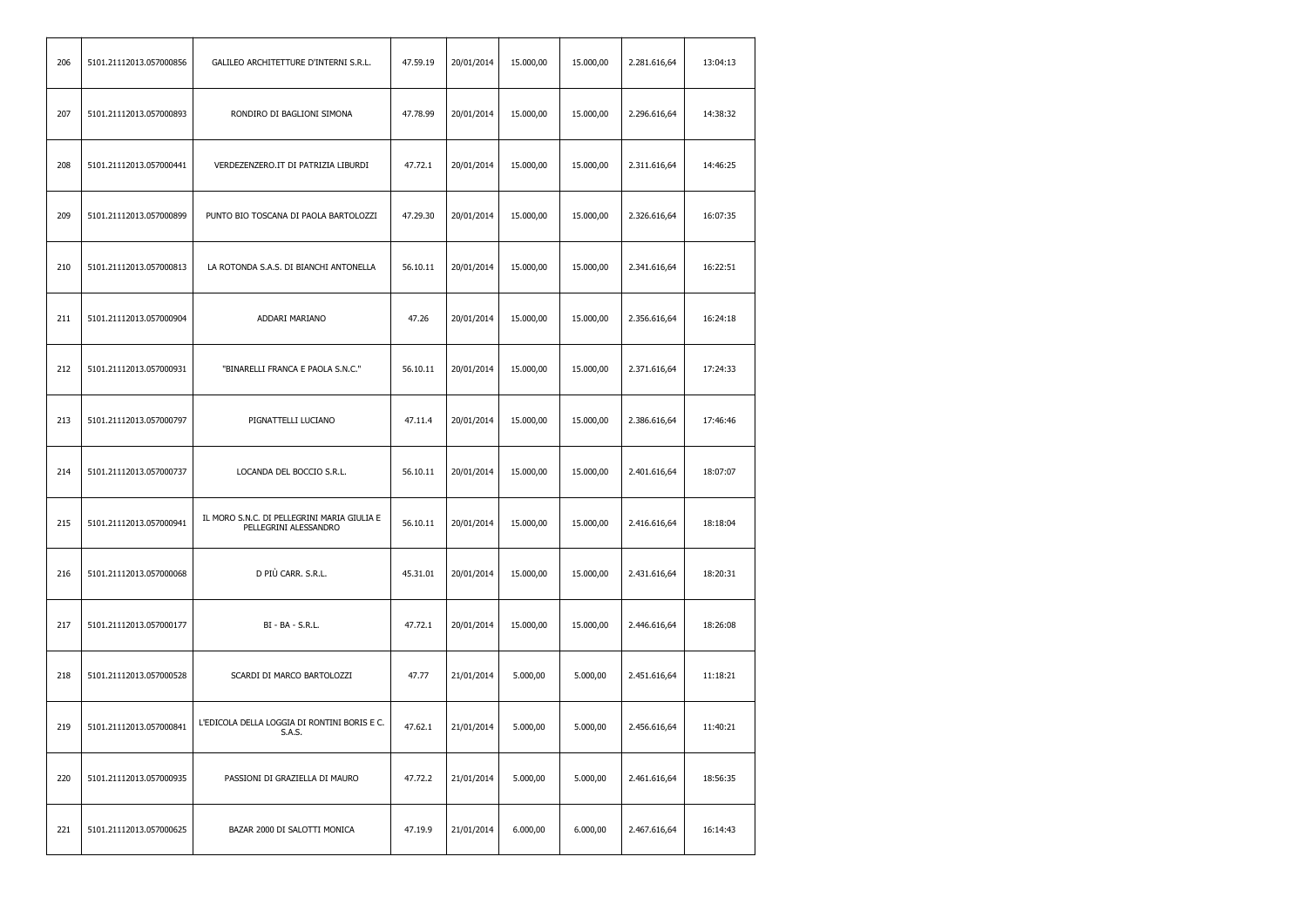| 222 | 5101.21112013.057001018 | STELLEDARGENTO DI DALILA SINIBALDI                  | 56.3     | 21/01/2014 | 7.000,00  | 7.000,00  | 2.474.616,64 | 16:58:19 |
|-----|-------------------------|-----------------------------------------------------|----------|------------|-----------|-----------|--------------|----------|
| 223 | 5101.21112013.057000946 | SAN MARCO BIRRERIA DI BARTOLUCCI NICOLA             | 56.10.11 | 21/01/2014 | 8.000,00  | 8.000,00  | 2.482.616,64 | 15:30:08 |
| 224 | 5101.21112013.057000977 | ROSSI ROSSELLA                                      | 47.11.4  | 21/01/2014 | 8.480,00  | 8.480,00  | 2.491.096,64 | 12:51:55 |
| 225 | 5101.21112013.057000445 | SPIDER CAR DI CARBONE LUCIANO                       | 47.91.1  | 21/01/2014 | 9.000,00  | 9.000,00  | 2.500.096,64 | 10:25:53 |
| 226 | 5101.21112013.057001005 | <b>BONI PELLETTERIE S.R.L.</b>                      | 46.42.4  | 21/01/2014 | 9.500,00  | 9.500,00  | 2.509.596,64 | 13:50:06 |
| 227 | 5101.21112013.057000997 | L'ORTO DEL PAESE DI COZZI GIANNA                    | 47.21.01 | 21/01/2014 | 9.990,00  | 9.990,00  | 2.519.586,64 | 13:06:12 |
| 228 | 5101.21112013.057000886 | <b>EAGLE SRL</b>                                    | 46.38.9  | 21/01/2014 | 10.000,00 | 10.000,00 | 2.529.586,64 | 10:12:30 |
| 229 | 5101.21112013.057001033 | NONNA AMATA DI COMIN MARIKA                         | 56.10.11 | 21/01/2014 | 10.000,00 | 10.000,00 | 2.539.586,64 | 17:00:24 |
| 230 | 5101.21112013.057000991 | LANDI GIOVANNI                                      | 47.82.01 | 21/01/2014 | 10.000,00 | 10.000,00 | 2.549.586,64 | 18:17:10 |
| 231 | 5101.21112013.057000953 | VALENTINA DI GUIDI AMANS                            | 47.72.1  | 21/01/2014 | 10.000,00 | 10.000,00 | 2.559.586,64 | 18:22:45 |
| 232 | 5101.21112013.057000778 | VIOLET VINTAGE ED ALTRO DI AVENOSO DEBORA           | 47.79.3  | 21/01/2014 | 13.000,00 | 13.000,00 | 2.572.586,64 | 17:45:03 |
| 233 | 5101.21112013.057000889 | LANZO CALABRIO S.R.L.                               | 47.11    | 21/01/2014 | 14.400,00 | 14.400,00 | 2.586.986,64 | 15:07:08 |
| 234 | 5101.21112013.057001006 | VITRASHOP DI MATTERAZZO PAOLA AGNESE                | 47.52.1  | 21/01/2014 | 14.900,00 | 14.900,00 | 2.601.886,64 | 14:02:55 |
| 235 | 5101.21112013.057001012 | SOLELUNA SRL                                        | 56.10.11 | 21/01/2014 | 14.900,00 | 14.900,00 | 2.616.786,64 | 15:36:18 |
| 236 | 5101.21112013.057000756 | BONIBURINI RENATA                                   | 47.29.1  | 21/01/2014 | 15.000,00 | 15.000,00 | 2.631.786,64 | 09:06:42 |
| 237 | 5101.21112013.057000963 | BAR PIZZERIA PANINERIA RITROVO DI COTTONE<br>NUNZIA | 56.3     | 21/01/2014 | 15.000,00 | 15.000,00 | 2.646.786,64 | 09:21:32 |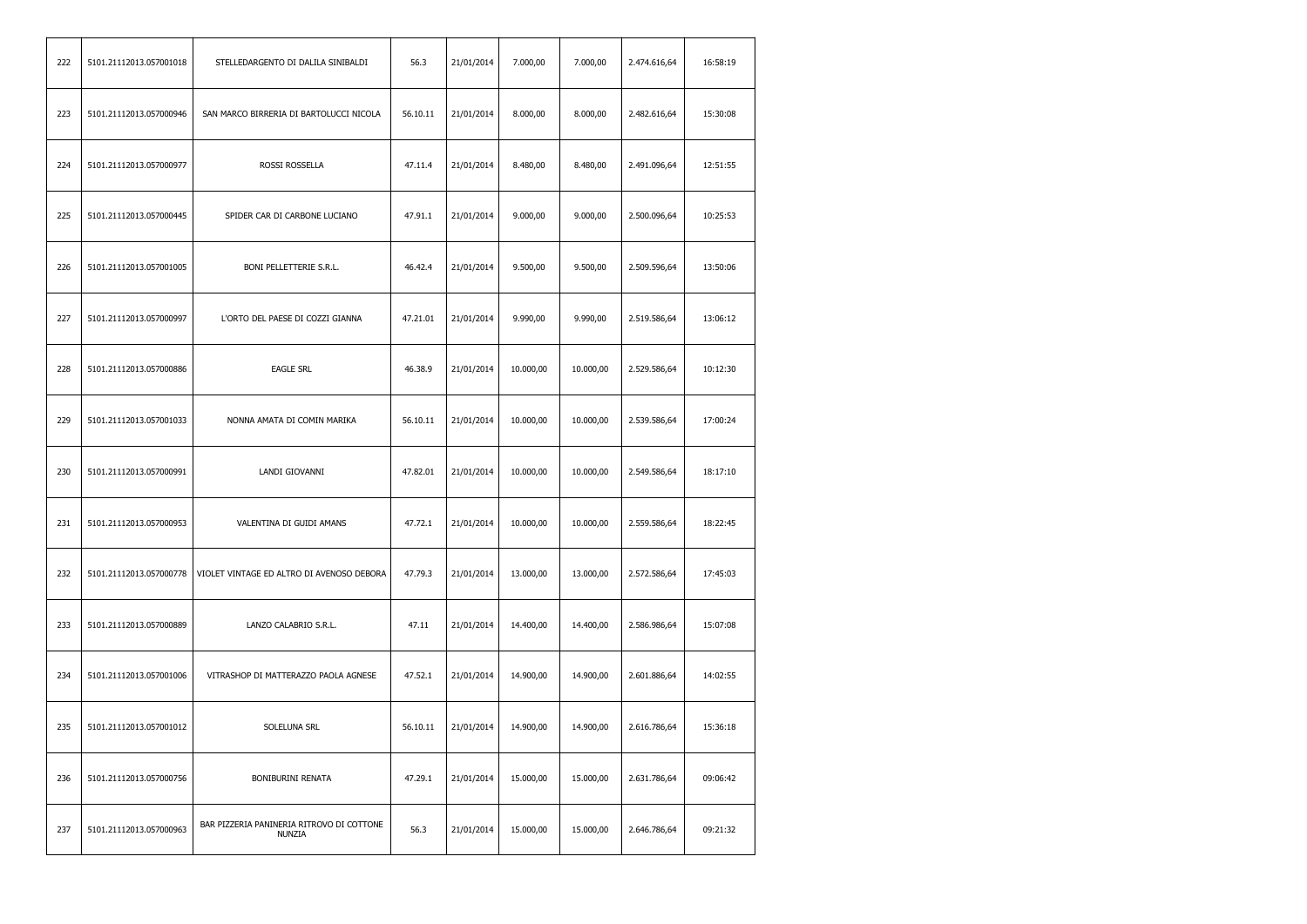| 238 | 5101.21112013.057000934 | BIAGIOTTI FABIO & C. S.A.S.                                                                                                          | 56.10.11 | 21/01/2014 | 15.000,00 | 15.000,00 | 2.661.786,64 | 10:17:28 |
|-----|-------------------------|--------------------------------------------------------------------------------------------------------------------------------------|----------|------------|-----------|-----------|--------------|----------|
| 239 | 5101.21112013.057000966 | MASETTI SONIA                                                                                                                        | 47.76.1  | 21/01/2014 | 15.000,00 | 15.000,00 | 2.676.786,64 | 10:56:09 |
| 240 | 5101.21112013.057000294 | CAD MANAGER S.R.L.                                                                                                                   | 46.51    | 21/01/2014 | 15.000,00 | 15.000,00 | 2.691.786,64 | 11:04:41 |
| 241 | 5101.21112013.057000979 | CECIARINI CATERINA E STEFANIA S.N.C.                                                                                                 | 47.11.4  | 21/01/2014 | 15.000,00 | 15.000,00 | 2.706.786,64 | 11:09:10 |
| 242 | 5101.21112013.057000975 | MALTINTI LORIANA                                                                                                                     | 47.82.01 | 21/01/2014 | 15.000,00 | 15.000,00 | 2.721.786,64 | 11:36:08 |
| 243 | 5101.21112013.057000983 | IL GRIFO S.N.C. DI LOZZI FEDERICO E TAFLAJ<br><b>ERMIRA</b>                                                                          | 56.10.11 | 21/01/2014 | 15.000,00 | 15.000,00 | 2.736.786,64 | 11:57:23 |
| 244 | 5101.21112013.057000985 | AGRARIA MENESINI DI MENESINI GIUSEPPE & C.<br>S.A.S.                                                                                 | 47.52.4  | 21/01/2014 | 15.000,00 | 15.000,00 | 2.751.786,64 | 12:22:54 |
| 245 | 5101.21112013.057000864 | INKART DI NIZZI CRISTINA                                                                                                             | 47.62.2  | 21/01/2014 | 15.000,00 | 15.000,00 | 2.766.786,64 | 17:00:30 |
| 246 | 5101.21112013.057000058 | <b>TOBIA PIETRO</b>                                                                                                                  | 47.89.01 | 21/01/2014 | 15.000,00 | 15.000,00 | 2.781.786,64 | 17:30:15 |
| 247 | 5101.21112013.057000150 | LO.CO DI LORENZO BRUSCOLI E CONSUELO<br>CANTASALE S.N.C.                                                                             | 47.71    | 21/01/2014 | 15.000,00 | 15.000,00 | 2.796.786,64 | 17:50:21 |
| 248 | 5101.21112013.057001046 | TRILLY SOCIETÀ IN ACCOMDATA SEMPLICE DI<br>ZANETA URSZULA RZASKA & C. ABBREVIABILE IN<br>TRILLY S.A.S. DI ZANETA URSZULA RZASKA & C. | 47.71.1  | 21/01/2014 | 15.000,00 | 15.000,00 | 2.811.786,64 | 18:05:52 |
| 249 | 5101.21112013.057001021 | <b>BENSI MANUELA</b>                                                                                                                 | 47.82.01 | 21/01/2014 | 15.000,00 | 15.000,00 | 2.826.786,64 | 18:21:18 |
| 250 | 5101.21112013.057001045 | DISPENSA TOSCANA DI MUGNAINI SILVIA                                                                                                  | 46.39.2  | 21/01/2014 | 15.000,00 | 15.000,00 | 2.841.786,64 | 18:50:07 |
| 251 | 5101.21112013.057000784 | PAN DI ZENZERO DI MENICUCCI KAREN                                                                                                    | 47.89.04 | 22/01/2014 | 7.000,00  | 7.000,00  | 2.848.786,64 | 15:18:08 |
| 252 | 5101.21112013.057001003 | CANGERI GIANLUCA                                                                                                                     | 47.82.01 | 22/01/2014 | 9.000,00  | 9.000,00  | 2.857.786,64 | 14:59:58 |
| 253 | 5101.21112013.057000839 | EDILIZIA GELLI S.R.L.                                                                                                                | 46.73.29 | 22/01/2014 | 9.600,00  | 9.600,00  | 2.867.386,64 | 17:04:00 |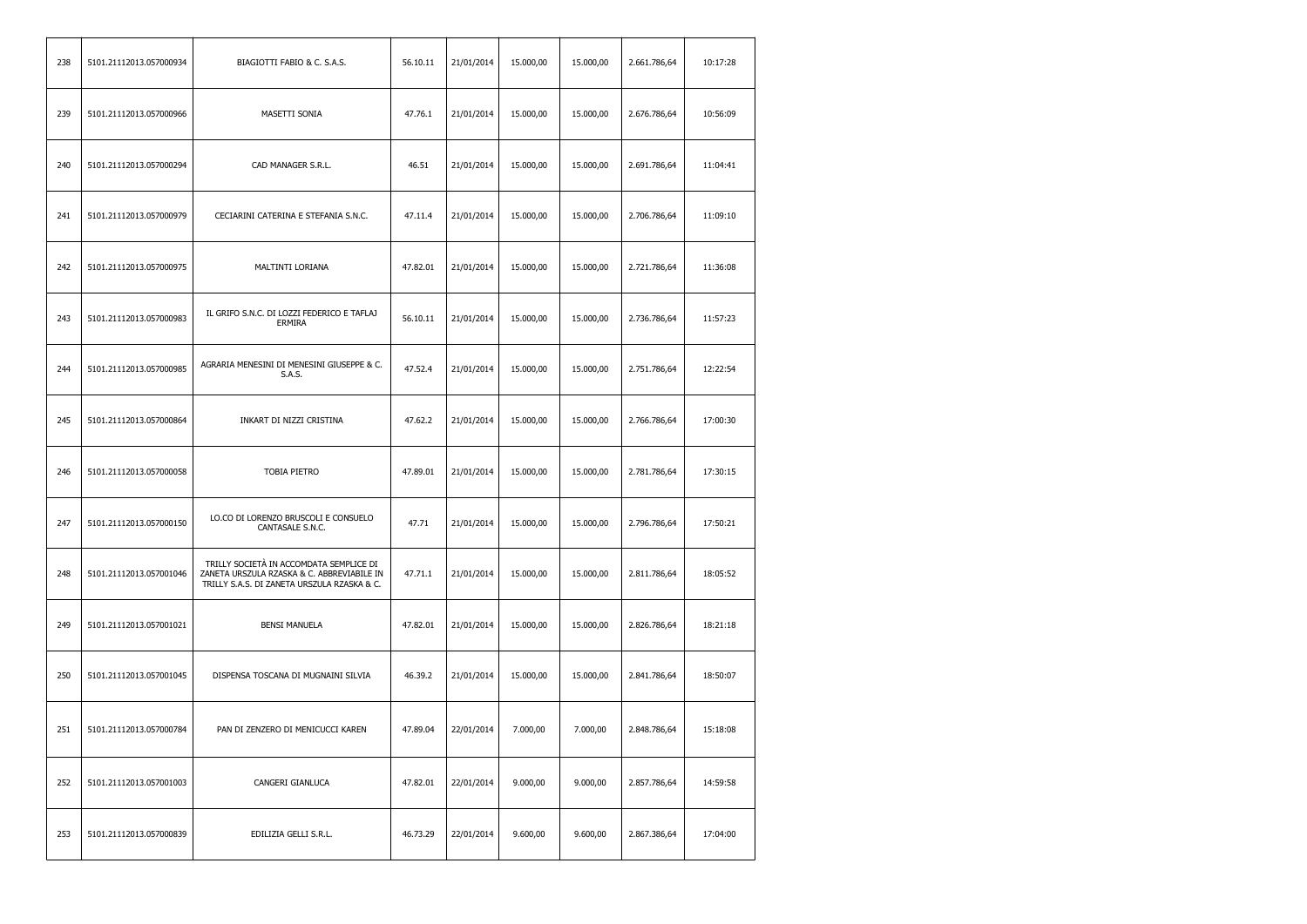| 254 | 5101.21112013.057001133 | <b>GELATERIA GUSTAMI SRL</b>                              | 56.3     | 22/01/2014 | 9.980,00  | 9.980,00  | 2.877.366,64 | 18:36:18 |
|-----|-------------------------|-----------------------------------------------------------|----------|------------|-----------|-----------|--------------|----------|
| 255 | 5101.21112013.057001073 | SEGNALI DI FUMO                                           | 47.26    | 22/01/2014 | 9.990,00  | 9.990,00  | 2.887.356,64 | 11:36:26 |
| 256 | 5101.21112013.057000131 | <b>TORRE GIULIANO</b>                                     | 56.10    | 22/01/2014 | 10.000,00 | 10.000,00 | 2.897.356,64 | 09:42:12 |
| 257 | 5101.21112013.057001100 | <b>GABBANI MARTA</b>                                      | 47.51.2  | 22/01/2014 | 10.000,00 | 10.000,00 | 2.907.356,64 | 14:37:18 |
| 258 | 5101.21112013.057000675 | GIACOMO CECCARELLI                                        | 47.71.3  | 22/01/2014 | 10.000,00 | 10.000,00 | 2.917.356,64 | 16:06:28 |
| 259 | 5101.21112013.057001056 | SALOON DA LELE SNC DI MANNUCCINI SAMUELE &<br>C.          | 56.10.11 | 22/01/2014 | 14.750,00 | 14.750,00 | 2.932.106,64 | 08:54:54 |
| 260 | 5101.21112013.057001040 | GROUP 4 S.R.L.                                            | 46.66    | 22/01/2014 | 14.780,00 | 14.780,00 | 2.946.886,64 | 09:22:43 |
| 261 | 5101.21112013.057001066 | MARIOTTI BONUCCI ALOK                                     | 56.3     | 22/01/2014 | 15.000,00 | 15.000,00 | 2.961.886,64 | 08:12:46 |
| 262 | 5101.21112013.057000887 | SHABBY ROSE DI TRINGALI MARIA BEATRICE & C.<br><b>SAS</b> | 47.71.1  | 22/01/2014 | 15.000,00 | 15.000,00 | 2.976.886,64 | 11:01:27 |
| 263 | 5101.21112013.057001025 | CASCIANI ENRICO & C. SNC                                  | 47.11.4  | 22/01/2014 | 15.000,00 | 15.000,00 | 2.991.886,64 | 11:37:05 |
| 264 | 5101.21112013.057000954 | SELANDIA VIAGGI S.A.S. DI FIASCHI PAOLA & C.              | 79.1     | 22/01/2014 | 15.000,00 | 15.000,00 | 3.006.886,64 | 13:34:43 |
| 265 | 5101.21112013.057001032 | EMMECI DI COLUCCI MICHELE                                 | 46.49.1  | 22/01/2014 | 15.000,00 | 15.000,00 | 3.021.886,64 | 14:11:54 |
| 266 | 5101.21112013.057000988 | ORTOFRUTTICOLA DI DOLENTE PAOLO                           | 47.81.01 | 22/01/2014 | 15.000,00 | 15.000,00 | 3.036.886,64 | 14:49:10 |
| 267 | 5101.21112013.057000897 | FAMOUS DI PALMIERI CLARA                                  | 56.30.00 | 22/01/2014 | 15.000,00 | 15.000,00 | 3.051.886,64 | 15:24:37 |
| 268 | 5101.21112013.057001001 | TOSCANA TRADING SRL                                       | 46.66.00 | 22/01/2014 | 15.000,00 | 15.000,00 | 3.066.886,64 | 17:20:29 |
| 269 | 5101.21112013.057001157 | AGNORELLI PATRIZIA                                        | 47.77    | 23/01/2014 | 5.000,00  | 5.000,00  | 3.071.886,64 | 12:22:42 |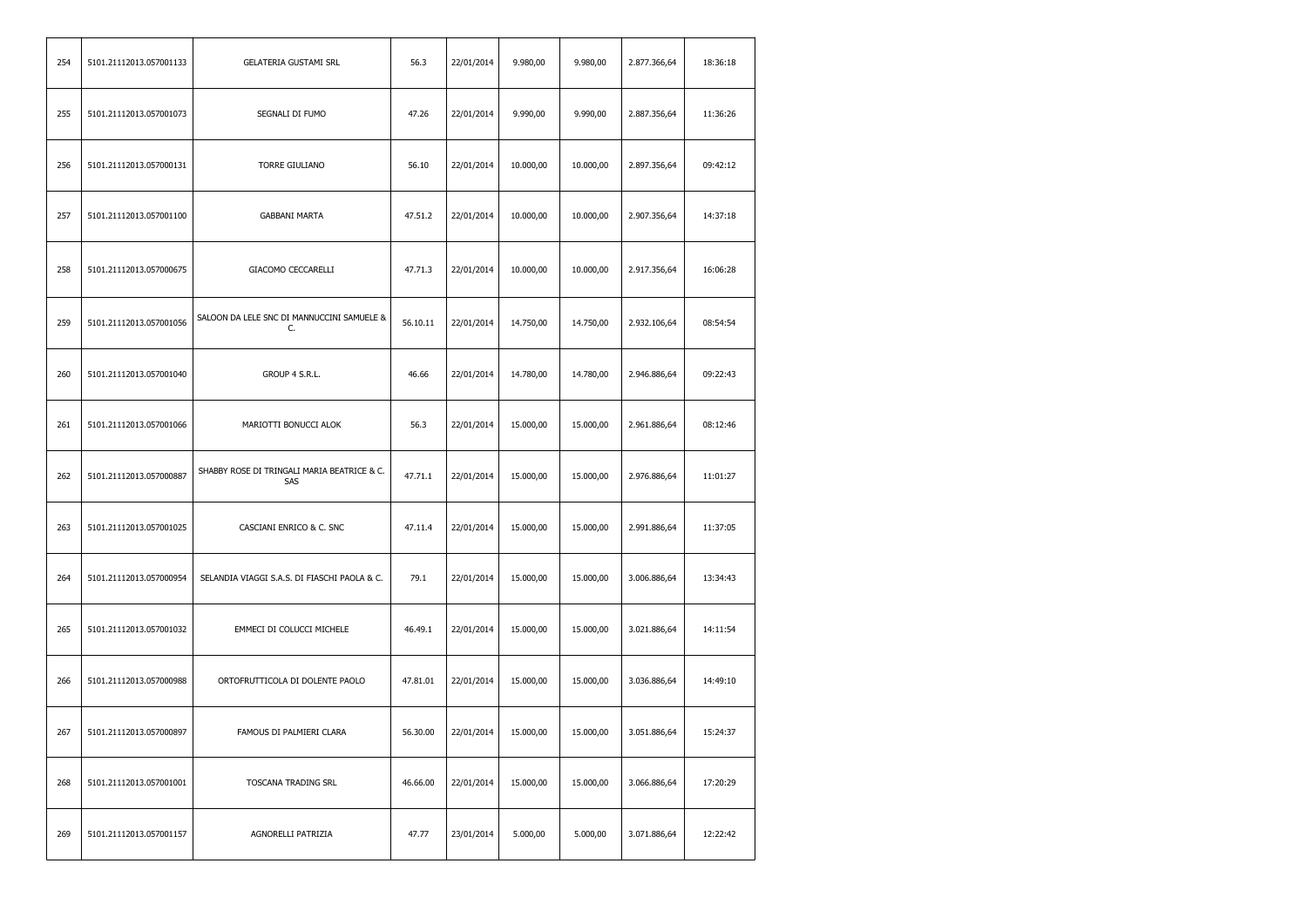| 270 | 5101.21112013.057001116 | RISERVA NATURALE DI CAPECCHI PATRIZIA                    | 47.2     | 23/01/2014 | 5.000,00  | 5.000,00  | 3.076.886,64 | 17:25:17 |
|-----|-------------------------|----------------------------------------------------------|----------|------------|-----------|-----------|--------------|----------|
| 271 | 5101.21112013.057001202 | ALBERTI ALBERTO                                          | 56.30.00 | 23/01/2014 | 9.828,00  | 9.828,00  | 3.086.714,64 | 18:20:31 |
| 272 | 5101.21112013.057000891 | BAR ALIMENTARI IL LAGO DI GIOVANNETTI<br><b>BEATRICE</b> | 47.11.40 | 23/01/2014 | 10.000,00 | 10.000,00 | 3.096.714,64 | 15:07:11 |
| 273 | 5101.21112013.057001172 | L'EDICOLA DI NARNALI DI VALERIO PAOLI                    | 47.62.1  | 23/01/2014 | 10.000,00 | 10.000,00 | 3.106.714,64 | 15:40:30 |
| 274 | 5101.21112013.057001211 | <b>INCERPI FRANCA</b>                                    | 47.51.2  | 23/01/2014 | 10.000,00 | 10.000,00 | 3.116.714,64 | 17:29:33 |
| 275 | 5101.21112013.057000240 | I FOLLETTI S.N.C. DI MARZI MASSIMO E C.                  | 56.10.11 | 23/01/2014 | 11.000,00 | 11.000,00 | 3.127.714,64 | 17:18:30 |
| 276 | 5101.21112013.057001120 | BAR TURISMO SAS DI BIANCUCCI D.& C. SAS                  | 56.3     | 23/01/2014 | 14.550,00 | 14.550,00 | 3.142.264,64 | 09:03:48 |
| 277 | 5101.21112013.057000951 | LA COMPAGNIA DEL DIVERTIMENTO SRL                        | 56.10.11 | 23/01/2014 | 15.000,00 | 15.000,00 | 3.157.264,64 | 09:02:37 |
| 278 | 5101.21112013.057000965 | TRIPOLI DI PENNONI MAURIZIO                              | 56.10.3  | 23/01/2014 | 15.000,00 | 15.000,00 | 3.172.264,64 | 09:30:27 |
| 279 | 5101.21112013.057001113 | HOLIDAY PRATO VERDE SRL UNIPERSONALE                     | 55.20.51 | 23/01/2014 | 15.000,00 | 15.000,00 | 3.187.264,64 | 10:48:59 |
| 280 | 5101.21112013.057001155 | PRIORE STEFANIA                                          | 47.26    | 23/01/2014 | 15.000,00 | 15.000,00 | 3.202.264,64 | 11:05:02 |
| 281 | 5101.21112013.057001117 | BAR PIZZALPONTE DI CIALDI ROBERTA                        | 56.3     | 23/01/2014 | 15.000,00 | 15.000,00 | 3.217.264,64 | 12:47:37 |
| 282 | 5101.21112013.057001182 | DINETTI LUIGINA                                          | 56.10.11 | 23/01/2014 | 15.000,00 | 15.000,00 | 3.232.264,64 | 14:26:05 |
| 283 | 5101.21112013.057001197 | GOLFO DI GAETA DI PEDAGNA NATALINO                       | 46.38.2  | 23/01/2014 | 15.000,00 | 15.000,00 | 3.247.264,64 | 15:25:13 |
| 284 | 5101.21112013.057001144 | ENERGY TOUR VIAGGI S.R.L.                                | 82.30    | 23/01/2014 | 15.000,00 | 15.000,00 | 3.262.264,64 | 17:53:32 |
| 285 | 5101.21112013.057001168 | CUGUSI LUISA                                             | 47.62.2  | 24/01/2014 | 5.000,00  | 5.000,00  | 3.267.264,64 | 10:35:56 |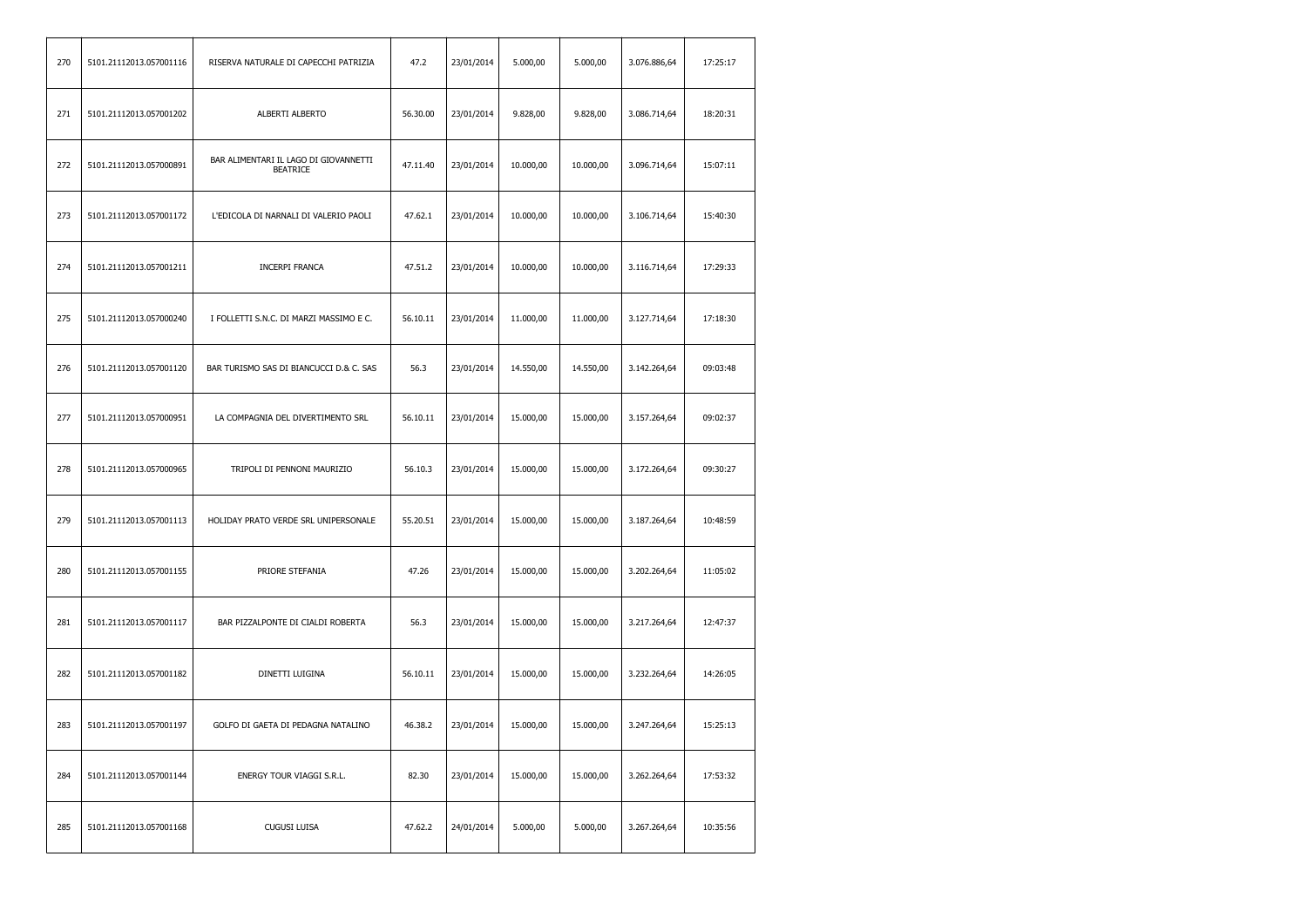| 286 | 5101.21112013.057001158 | NUVOLE                                                  | 47.75.1  | 24/01/2014 | 5.000,00  | 5.000,00  | 3.272.264,64 | 16:59:27 |
|-----|-------------------------|---------------------------------------------------------|----------|------------|-----------|-----------|--------------|----------|
| 287 | 5101.21112013.057001145 | ERBORISTERIA IL GIRASOLE DI LEONARDI CLAUDIA            | 47.75.2  | 24/01/2014 | 10.000,00 | 10.000,00 | 3.282.264,64 | 12:38:22 |
| 288 | 5101.21112013.057001241 | SIMONETTI CHANTAL                                       | 47.62.1  | 24/01/2014 | 13.000,00 | 13.000,00 | 3.295.264,64 | 12:39:12 |
| 289 | 5101.21112013.057001146 | LE LOGGE DEL TARLATI DI CHECCACCI S.A.S                 | 56.10.11 | 24/01/2014 | 14.950,00 | 14.950,00 | 3.310.214,64 | 11:12:02 |
| 290 | 5101.21112013.057001104 | DELFO DI TRAVELLI FABRIZIO E C. S.N.C.                  | 47.25    | 24/01/2014 | 15.000,00 | 15.000,00 | 3.325.214,64 | 10:48:47 |
| 291 | 5101.21112013.057000824 | BAZHANOVA IRYNA                                         | 56.3     | 24/01/2014 | 15.000,00 | 15.000,00 | 3.340.214,64 | 11:08:14 |
| 292 | 5101.21112013.057001118 | DAL CANTO SANDRA                                        | 47.71.1  | 24/01/2014 | 15.000,00 | 15.000,00 | 3.355.214,64 | 11:36:53 |
| 293 | 5101.21112013.057001106 | ANDA E RIANDA DI DE MARCO CARMELINDA & C.<br>S.N.C.     | 56.10.11 | 24/01/2014 | 15.000,00 | 15.000,00 | 3.370.214,64 | 11:40:19 |
| 294 | 5101.21112013.057001228 | RISTORANTE WALTER REDAELLI DI REDAELLI<br><b>WALTER</b> | 56.10.11 | 24/01/2014 | 15.000,00 | 15.000,00 | 3.385.214,64 | 11:53:15 |
| 295 | 5101.21112013.057001230 | PIZZERIA ALCOVA DEL DUCA DI MICCOLUPO<br>ANTONIO        | 56.10.20 | 24/01/2014 | 15.000,00 | 15.000,00 | 3.400.214,64 | 12:03:32 |
| 296 | 5101.21112013.057000915 | ALIMENTARI BERTOLUCCI FABIO GIOVANNI                    | 47.11.40 | 24/01/2014 | 15.000,00 | 15.000,00 | 3.415.214,64 | 15:10:07 |
| 297 | 5101.21112013.057001190 | CIAPETTI FIORELLA                                       | 47.75.1  | 24/01/2014 | 15.000,00 | 15.000,00 | 3.430.214,64 | 15:40:27 |
| 298 | 5101.21112013.057001218 | RISTORANTE AURORA DI RICCIARDI FRANCESCA                | 56.10.11 | 24/01/2014 | 15.000,00 | 15.000,00 | 3.445.214,64 | 16:19:20 |
| 299 | 5101.21112013.057001257 | CENTROMARKET DE CESARI S.R.L.                           | 47.19.9  | 24/01/2014 | 15.000,00 | 15.000,00 | 3.460.214,64 | 18:00:28 |
| 300 | 5101.21112013.057001221 | BONINI ANDREA                                           | 47.99.2  | 24/01/2014 | 15.000,00 | 15.000,00 | 3.475.214,64 | 19:01:01 |
| 301 | 5101.21112013.057001284 | AMBROSANIO NICOLETTA                                    | 47.82.01 | 25/01/2014 | 7.000,00  | 7.000,00  | 3.482.214,64 | 12:10:55 |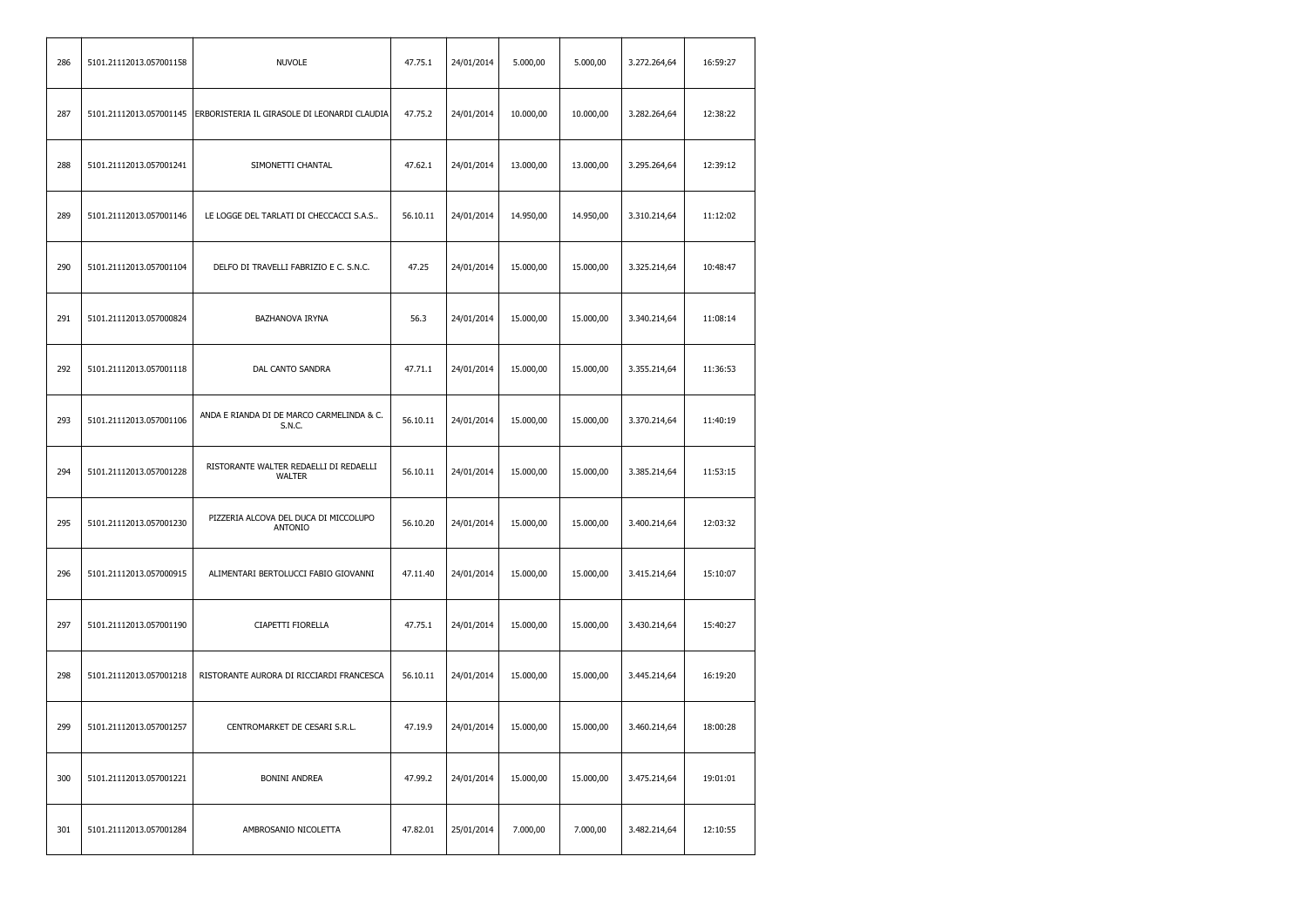| 302 | 5101.21112013.057001132 | <b>GIACOLINI DANIELA</b>                                         | 46.43.1  | 27/01/2014 | 5.000,00  | 5.000,00  | 3.487.214,64 | 11:17:29 |
|-----|-------------------------|------------------------------------------------------------------|----------|------------|-----------|-----------|--------------|----------|
| 303 | 5101.21112013.057001322 | MACELLERIA E SALUMIFICIO TRONO DI MONTINI<br>GIACOMO & C. S.A.S. | 47.22.00 | 27/01/2014 | 8.000,00  | 8.000,00  | 3.495.214,64 | 15:27:31 |
| 304 | 5101.21112013.057001306 | EL TULIPAN DOS DI SBRANA JURI & C. S.A.S.                        | 47.79.3  | 27/01/2014 | 8.800,00  | 8.800,00  | 3.504.014,64 | 12:24:37 |
| 305 | 5101.21112013.057001313 | LA CHIAVE D'ARGENTO DI BENEDETTI VERONICA &<br>C. SNC            | 56.3     | 27/01/2014 | 9.965,00  | 9.965,00  | 3.513.979,64 | 14:57:31 |
| 306 | 5101.21112013.057001326 | BABAZZI FABIO & C S.N.C.                                         | 47.3     | 27/01/2014 | 9.990,00  | 9.990,00  | 3.523.969,64 | 14:15:23 |
| 307 | 5101.21112013.057001297 | <b>MANALO MARIZA</b>                                             | 56.3     | 27/01/2014 | 15.000,00 | 10.000,00 | 3.533.969,64 | 09:22:15 |
| 308 | 5101.21112013.057001270 | CAFFETTERIA DEL FRATE DI ALLARAJ AHMETAJ<br><b>RESMIE</b>        | 93.29.30 | 27/01/2014 | 14.490,00 | 14.490,00 | 3.548.459,64 | 12:26:33 |
| 309 | 5101.21112013.057001229 | FIOR DI MAREMMA S.N.C. DI BRALIA F. & C.                         | 56.10.11 | 27/01/2014 | 14.664,00 | 14.664,00 | 3.563.123,64 | 11:43:53 |
| 310 | 5101.21112013.057001274 | PIAZZA DEGLI ARTISTI S.A.S. DI ALETTO<br>ALESSANDRO & C.         | 56.10.11 | 27/01/2014 | 14.930,00 | 14.930,00 | 3.578.053,64 | 12:22:33 |
| 311 | 5101.21112013.057001153 | VANNINI DANIELA                                                  | 47.81    | 27/01/2014 | 15.000,00 | 15.000,00 | 3.593.053,64 | 08:50:03 |
| 312 | 5101.21112013.057000576 | DOLCEZZE E COMPANY SRL                                           | 47.24.2  | 27/01/2014 | 15.000,00 | 15.000,00 | 3.608.053,64 | 09:28:23 |
| 313 | 5101.21112013.057001307 | RISTORANTE LO SCOGLIO DI ROSSI GIULIANO                          | 56.10.11 | 27/01/2014 | 15.000,00 | 15.000,00 | 3.623.053,64 | 11:17:58 |
| 314 | 5101.21112013.057001193 | ANTARES S.R.L.                                                   | 46.49.10 | 27/01/2014 | 15.000,00 | 15.000,00 | 3.638.053,64 | 12:18:04 |
| 315 | 5101.21112013.057001321 | F.LLI DACCI DI DACCI SIMONE E ALESSIO S.N.C.                     | 56.10.3  | 27/01/2014 | 15.000,00 | 15.000,00 | 3.653.053,64 | 12:43:39 |
| 316 | 5101.21112013.057000859 | NI.VA. INERTI DI CHIMENTI SILVIA                                 | 46.73.30 | 27/01/2014 | 15.000,00 | 15.000,00 | 3.668.053,64 | 14:57:03 |
| 317 | 5101.21112013.057001318 | PROMENADE DI ELISA E CRISTINA PORCIATTI<br>S.N.C.                | 56.3     | 27/01/2014 | 15.000,00 | 15.000,00 | 3.683.053,64 | 16:19:38 |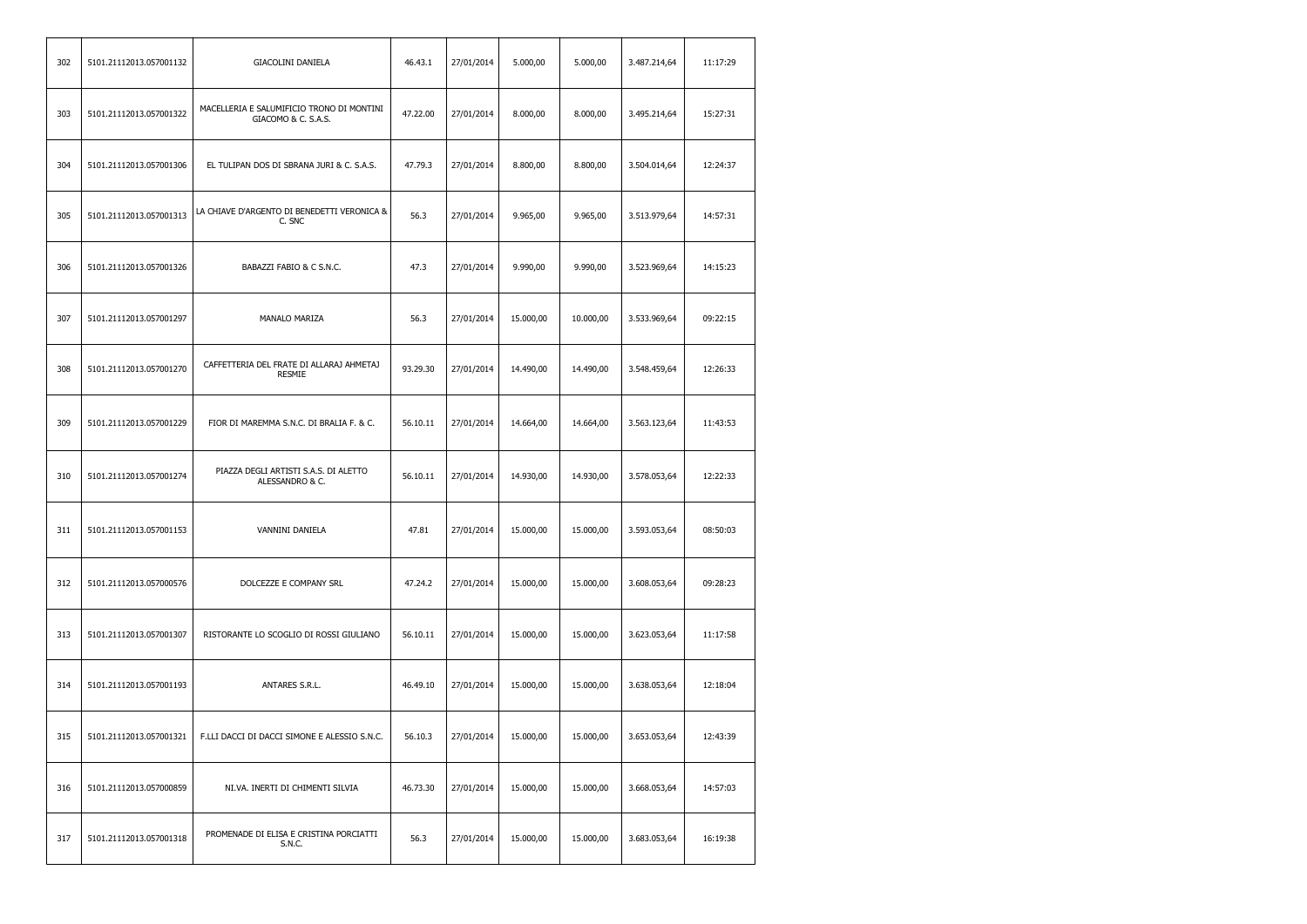| 318 | 5101.21112013.057001112 | SYRAH WINE CAFE DI SICHI MASSIMILIANO                                    | 56.3     | 27/01/2014 | 15.000,00 | 15.000,00 | 3.698.053,64 | 17:14:54 |
|-----|-------------------------|--------------------------------------------------------------------------|----------|------------|-----------|-----------|--------------|----------|
| 319 | 5101.21112013.057001302 | <b>BUSSOLARI FRANCESCO</b>                                               | 47.82.01 | 27/01/2014 | 15.000,00 | 15.000,00 | 3.713.053,64 | 17:45:07 |
| 320 | 5101.21112013.057001287 | CRISCART DI PIANINI PAOLA                                                | 47.62.20 | 27/01/2014 | 15.000,00 | 15.000,00 | 3.728.053,64 | 17:46:07 |
| 321 | 5101.21112013.057001312 | LO BARTOLO GIUSEPPE SAMUELE                                              | 47.82.01 | 27/01/2014 | 15.000,00 | 15.000,00 | 3.743.053,64 | 17:47:10 |
| 322 | 5101.21112013.057001357 | LUCA' GAETANO                                                            | 47.82.01 | 28/01/2014 | 5.000,00  | 5.000,00  | 3.748.053,64 | 12:25:48 |
| 323 | 5101.21112013.057001238 | TORRE DEL DIAVOLO S.N.C. DI ALESSANDRO<br>SARDELLI E FRANCESCA BARTALESI | 47.11.4  | 28/01/2014 | 7.000,00  | 7.000,00  | 3.755.053,64 | 10:10:15 |
| 324 | 5101.21112013.057001311 | MANFREDI EUFEMIA                                                         | 47.11.4  | 28/01/2014 | 10.000,00 | 10.000,00 | 3.765.053,64 | 11:14:33 |
| 325 | 5101.21112013.057001310 | PAOLA RUGGERI                                                            | 47.22    | 28/01/2014 | 10.000,00 | 10.000,00 | 3.775.053,64 | 11:55:21 |
| 326 | 5101.21112013.057000834 | <b>GAGLIANO MIRCO</b>                                                    | 56.10.11 | 28/01/2014 | 10.000,00 | 10.000,00 | 3.785.053,64 | 12:15:25 |
| 327 | 5101.21112013.057001242 | BAR L'ORCIO SNC DI LASTRAIOLI LUCIANO & C.                               | 56.10.11 | 28/01/2014 | 10.000,00 | 10.000,00 | 3.795.053,64 | 14:45:46 |
| 328 | 5101.21112013.057001387 | CASA DOLCE CASA DI VALENTI ALESSANDRA E<br>BOSCHETTI LETIZIA S.N.C.      | 47.59.20 | 28/01/2014 | 10.000,00 | 10.000,00 | 3.805.053,64 | 16:52:35 |
| 329 | 5101.21112013.057001356 | CORRADINI MARIANNA DI BERRETTINI MARIA<br>GIUSEPPINA E C. SNC            | 47.71    | 28/01/2014 | 14.000,00 | 14.000,00 | 3.819.053,64 | 17:34:40 |
| 330 | 5101.21112013.057001265 | MONTEAPERTI MINIMARKET E SERVIZI DI COLI<br><b>MAURO</b>                 | 47.26    | 28/01/2014 | 15.000,00 | 15.000,00 | 3.834.053,64 | 10:43:54 |
| 331 | 5101.21112013.057001124 | SOLESTETICA DI ROSSI MAURIZIO                                            | 46.69.3  | 28/01/2014 | 15.000,00 | 15.000,00 | 3.849.053,64 | 11:50:37 |
| 332 | 5101.21112013.057001067 | I PELLEGRINI S.R.L.                                                      | 56.10.11 | 28/01/2014 | 15.000,00 | 15.000,00 | 3.864.053,64 | 11:51:16 |
| 333 | 5101.21112013.057001355 | FIORISELDA DI BERNARDI CRISTINA                                          | 47.76.1  | 28/01/2014 | 15.000,00 | 15.000,00 | 3.879.053,64 | 12:02:02 |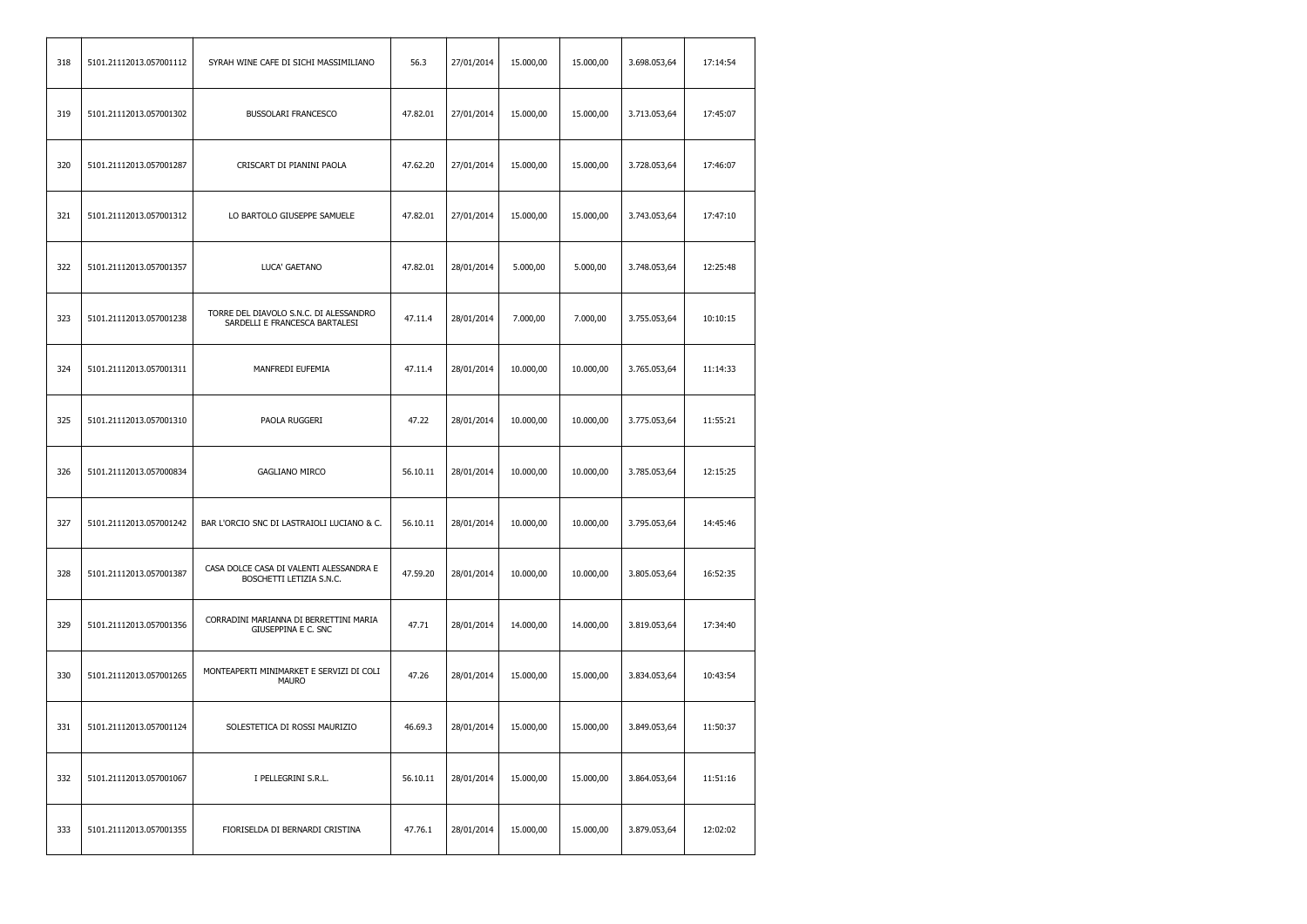| 334 | 5101.21112013.057001079 | LAZZINI GIANLUCA                                                | 47.81.09 | 28/01/2014 | 15.000,00 | 15.000,00 | 3.894.053,64 | 12:55:40 |
|-----|-------------------------|-----------------------------------------------------------------|----------|------------|-----------|-----------|--------------|----------|
| 335 | 5101.21112013.057001060 | ARRIGHETTI RICCARDO                                             | 47.62.1  | 28/01/2014 | 15.000,00 | 15.000,00 | 3.909.053,64 | 13:17:16 |
| 336 | 5101.21112013.057000987 | FORTE S.R.L. A CAPITALE RIDOTTO                                 | 47.51.10 | 28/01/2014 | 15.000,00 | 15.000,00 | 3.924.053,64 | 13:18:08 |
| 337 | 5101.21112013.057001286 | BAR ALIMENTARI IL PONTE DI CIALDONI VANNA                       | 56.3     | 28/01/2014 | 15.000,00 | 15.000,00 | 3.939.053,64 | 16:16:43 |
| 338 | 5101.21112013.057001510 | DOG'S PARK SHOP DI LOMBARDI CRISTINA                            | 47.76.2  | 29/01/2014 | 5.000,00  | 5.000,00  | 3.944.053,64 | 19:23:23 |
| 339 | 5101.21112013.057001397 | LIONSPORT DI GORI DALIA                                         | 47.64.10 | 29/01/2014 | 8.000,00  | 8.000,00  | 3.952.053,64 | 10:06:02 |
| 340 | 5101.21112013.057001431 | ORTOFRUTTICOLA LA CAPANNINA S.R.L.                              | 46.31    | 29/01/2014 | 8.000,00  | 8.000,00  | 3.960.053,64 | 10:35:55 |
| 341 | 5101.21112013.057001243 | COLORNET S.R.L.                                                 | 46.73.04 | 29/01/2014 | 10.000,00 | 8.000,00  | 3.968.053,64 | 15:58:11 |
| 342 | 5101.21112013.057000620 | GIL & SIMON S.R.L.S.                                            | 47.25    | 29/01/2014 | 9.500,00  | 9.500,00  | 3.977.553,64 | 16:15:11 |
| 343 | 5101.21112013.057001434 | ALDO TENTI                                                      | 47.81    | 29/01/2014 | 9.990,00  | 9.990,00  | 3.987.543,64 | 16:41:14 |
| 344 | 5101.21112013.057001369 | BARDESCHI LUISA                                                 | 55.1     | 29/01/2014 | 9.990,00  | 9.990,00  | 3.997.533,64 | 17:08:36 |
| 345 | 5101.21112013.057001432 | CAFFETTERIA QUATTRO STRADE DI BERTONCINI<br><b>CARLO</b>        | 56.3     | 29/01/2014 | 10.000,00 | 10.000,00 | 4.007.533,64 | 10:44:20 |
| 346 | 5101.21112013.057001068 | EPAK S.R.L.                                                     | 46.49.1  | 29/01/2014 | 15.000,00 | 15.000,00 | 4.022.533,64 | 08:15:56 |
| 347 | 5101.21112013.057001400 | 4"TABACCHI "GIOCA-VINCI & SERVIZI" DI GORI<br>SAVELLINI GIACOMO | 47.26    | 29/01/2014 | 15.000,00 | 15.000,00 | 4.037.533,64 | 08:27:54 |
| 348 | 5101.21112013.057001428 | CASTAGNOZZI CINZIA                                              | 47.59.99 | 29/01/2014 | 15.000,00 | 15.000,00 | 4.052.533,64 | 09:07:15 |
| 349 | 5101.21112013.057001235 | PATTINO S.A.S. DI CORRADETTI MASSIMO & C.                       | 47.30.00 | 29/01/2014 | 15.000,00 | 15.000,00 | 4.067.533,64 | 09:37:02 |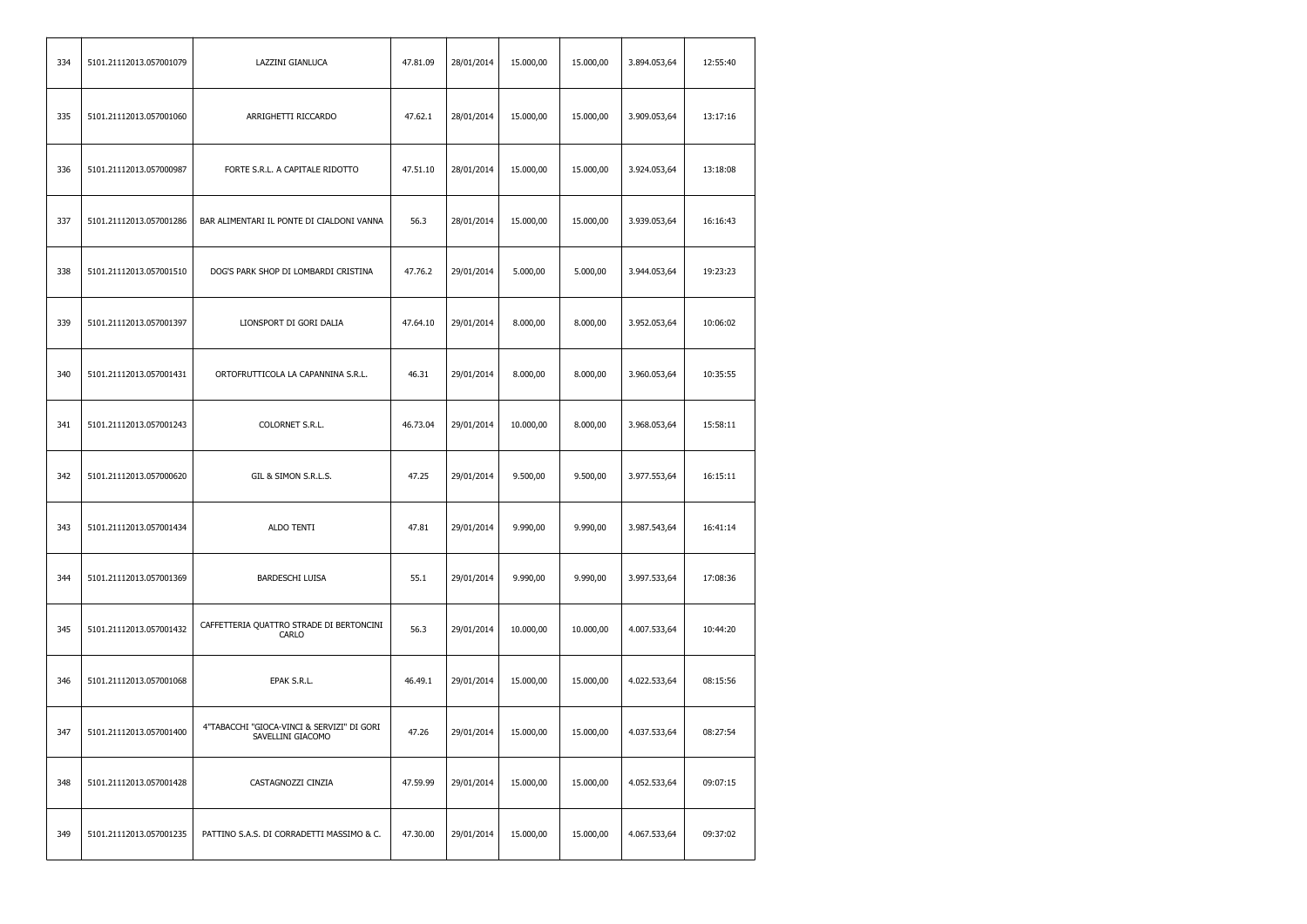| 350 | 5101.21112013.057001299 | ORTOFRUTTA COLORETTI DI COLORETTI<br>MASSIMILIANO                             | 46.31.00 | 29/01/2014 | 15.000,00 | 15.000,00 | 4.082.533,64 | 10:30:30 |
|-----|-------------------------|-------------------------------------------------------------------------------|----------|------------|-----------|-----------|--------------|----------|
| 351 | 5101.21112013.057001414 | BRUPA DI PAPERINI BRUNA                                                       | 47.71    | 29/01/2014 | 15.000,00 | 15.000,00 | 4.097.533,64 | 10:44:11 |
| 352 | 5101.21112013.057001084 | SE_BI_GROUP SAS DI SEBASTIANI ELISA                                           | 46.69.94 | 29/01/2014 | 15.000,00 | 15.000,00 | 4.112.533,64 | 11:01:23 |
| 353 | 5101.21112013.057001227 | ESSEBIA SNC DI ANTONIO MAZZINI & C.                                           | 56.3     | 29/01/2014 | 15.000,00 | 15.000,00 | 4.127.533,64 | 11:44:41 |
| 354 | 5101.21112013.057001463 | MELOCOMPRO DI FERRARI MARIA STELLA                                            | 47.71.20 | 29/01/2014 | 15.000,00 | 15.000,00 | 4.142.533,64 | 13:38:52 |
| 355 | 5101.21112013.057001462 | MACELLERIA CHIESANUOVA SNC DI FRANCESCHINI<br><b>LUCIANO</b>                  | 47.22    | 29/01/2014 | 15.000,00 | 15.000,00 | 4.157.533,64 | 13:56:01 |
| 356 | 5101.21112013.057001465 | BAR ROMANA DI BECHELLI PAOLO E PEDANI SILVIA<br>- SOCIETA" IN NOME COLLETTIVO | 56.3     | 29/01/2014 | 15.000,00 | 15.000,00 | 4.172.533,64 | 14:14:11 |
| 357 | 5101.21112013.057001469 | SODINI MARICA                                                                 | 56.3     | 29/01/2014 | 15.000,00 | 15.000,00 | 4.187.533,64 | 15:41:57 |
| 358 | 5101.21112013.057001475 | IL GOBBO DE MARE SAS DI MAZZI A. & C.                                         | 56.10.11 | 29/01/2014 | 15.000,00 | 15.000,00 | 4.202.533,64 | 16:06:57 |
| 359 | 5101.21112013.057001518 | ZUCCARI GIANLUCA                                                              | 47.82.01 | 30/01/2014 | 5.000,00  | 5.000,00  | 4.207.533,64 | 10:14:46 |
| 360 | 5101.21112013.057001368 | ELIKART SNC DI PAOLI ELISA E KATIA                                            | 47.62.2  | 30/01/2014 | 7.200,00  | 7.200,00  | 4.214.733,64 | 14:43:09 |
| 361 | 5101.21112013.057001441 | BASTIAN CONTRARIO DI PUCCIONI MASSIMILIANO                                    | 56.3     | 30/01/2014 | 8.000,00  | 8.000,00  | 4.222.733,64 | 12:59:05 |
| 362 | 5101.21112013.057001487 | ANTICA TRATTORIA DI' TRAMWAY DI BACCHERETI<br>P. E BAGNOLI M. & C. S.A.S.     | 56.10.11 | 30/01/2014 | 8.000,00  | 8.000,00  | 4.230.733,64 | 16:12:24 |
| 363 | 5101.21112013.057001425 | VINI DAL VENETO DI ELISA MAZZA & C. S.A.S.                                    | 46.34.10 | 30/01/2014 | 9.300,00  | 9.300,00  | 4.240.033,64 | 11:55:34 |
| 364 | 5101.21112013.057001523 | NESTUCCI SERGIO & C. SNC                                                      | 47.22    | 30/01/2014 | 10.000,00 | 9.500,00  | 4.249.533,64 | 16:42:34 |
| 365 | 5101.21112013.057001496 | NARDI SPORT DI MITIA CHIODINI                                                 | 47.63.1  | 30/01/2014 | 9.950,00  | 9.950,00  | 4.259.483,64 | 11:26:01 |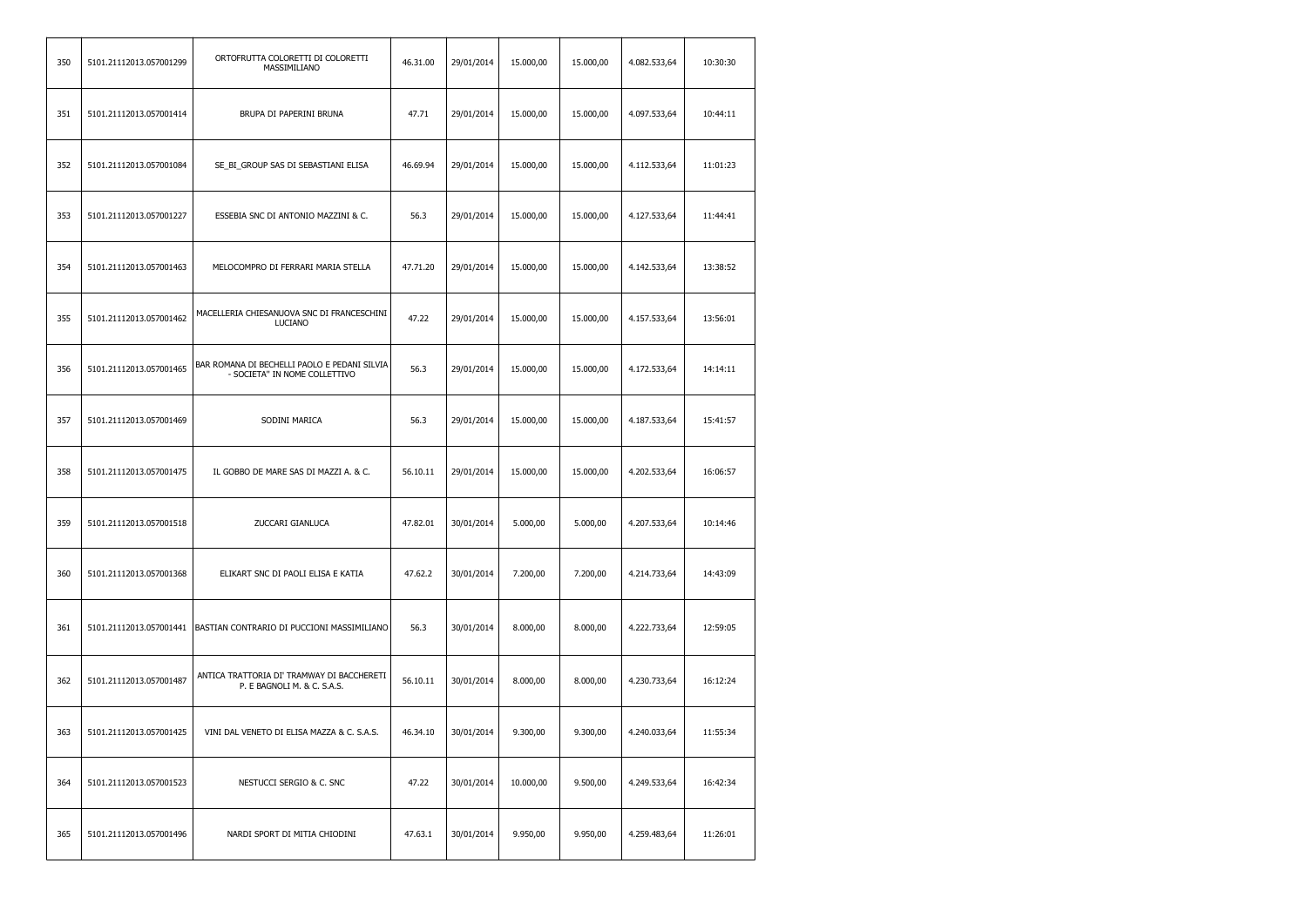| 366 | 5101.21112013.057001447 | PEPE E SALE DI FIORENTINI BARBARA                             | 47.59.2  | 30/01/2014 | 10.000,00 | 10.000,00 | 4.269.483,64 | 08:48:02 |
|-----|-------------------------|---------------------------------------------------------------|----------|------------|-----------|-----------|--------------|----------|
| 367 | 5101.21112013.057001076 | GIIOVANNI LUCCHESI                                            | 90.03.02 | 30/01/2014 | 10.000,00 | 10.000,00 | 4.279.483,64 | 10:07:22 |
| 368 | 5101.21112013.057001535 | MANUDA DI SAVINI & SANTINI SNC MANUDA S.N.C.                  | 55.1     | 30/01/2014 | 10.000,00 | 10.000,00 | 4.289.483,64 | 12:00:22 |
| 369 | 5101.21112013.057000892 | TRATTORIA "PONTEROTTO" DI BIANCIARDI<br>ANGELA                | 56.10.11 | 30/01/2014 | 10.000,00 | 10.000,00 | 4.299.483,64 | 15:42:43 |
| 370 | 5101.21112013.057001348 | KATIANKA TRAVEL DI VANESSA PIAMPIANI                          | 79.1     | 30/01/2014 | 10.000,00 | 10.000,00 | 4.309.483,64 | 18:03:18 |
| 371 | 5101.21112013.057001508 | DU.PI.GIU. DI FAILLI DUCCIO                                   | 56.10.11 | 30/01/2014 | 10.000,00 | 10.000,00 | 4.319.483,64 | 18:22:32 |
| 372 | 5101.21112013.057001422 | MADRIGALI SAS                                                 | 56.30.00 | 30/01/2014 | 10.000,00 | 10.000,00 | 4.329.483,64 | 18:32:08 |
| 373 | 5101.21112013.057000712 | CERRI ROSSELLA                                                | 47.71.30 | 30/01/2014 | 15.000,00 | 12.000,00 | 4.341.483,64 | 11:27:18 |
| 374 | 5101.21112013.057001473 | HOTEL SAVOIA E CAMPANA DI BRACALI CARLA & C.<br>SAS           | 55.1     | 30/01/2014 | 15.000,00 | 15.000,00 | 4.356.483,64 | 09:39:34 |
| 375 | 5101.21112013.057001102 | ESSETIESSE S.N.C. DI SACCOCCI FERDINANDO E C.                 | 47.72.1  | 30/01/2014 | 15.000,00 | 15.000,00 | 4.371.483,64 | 09:51:35 |
| 376 | 5101.21112013.057001206 | GORELLI E FALCHI S.N.C.                                       | 47.77    | 30/01/2014 | 15.000,00 | 15.000,00 | 4.386.483,64 | 09:54:44 |
| 377 | 5101.21112013.057001272 | V.E.S. SNC DI BETTI SERGIO & C.                               | 56.10.11 | 30/01/2014 | 15.000,00 | 15.000,00 | 4.401.483,64 | 10:18:03 |
| 378 | 5101.21112013.057001424 | PANINOTECA DA PIERO DI SABATINI ROMINA                        | 47.81    | 30/01/2014 | 15.000,00 | 15.000,00 | 4.416.483,64 | 10:22:20 |
| 379 | 5101.21112013.057001478 | PIZZERIA TRATTORIA IL PONTE DI VELTRI<br><b>ELEONORA</b>      | 56.10.11 | 30/01/2014 | 15.000,00 | 15.000,00 | 4.431.483,64 | 10:23:33 |
| 380 | 5101.21112013.057001486 | MASSIMILIANO PASSALACQUA                                      | 47.22    | 30/01/2014 | 15.000,00 | 15.000,00 | 4.446.483,64 | 10:29:39 |
| 381 | 5101.21112013.057001365 | BEGNARDI LUCA RISTORANTE BAL LA TAVERNA DI<br><b>CAMPAGNA</b> | 56.10.11 | 30/01/2014 | 15.000,00 | 15.000,00 | 4.461.483,64 | 10:43:26 |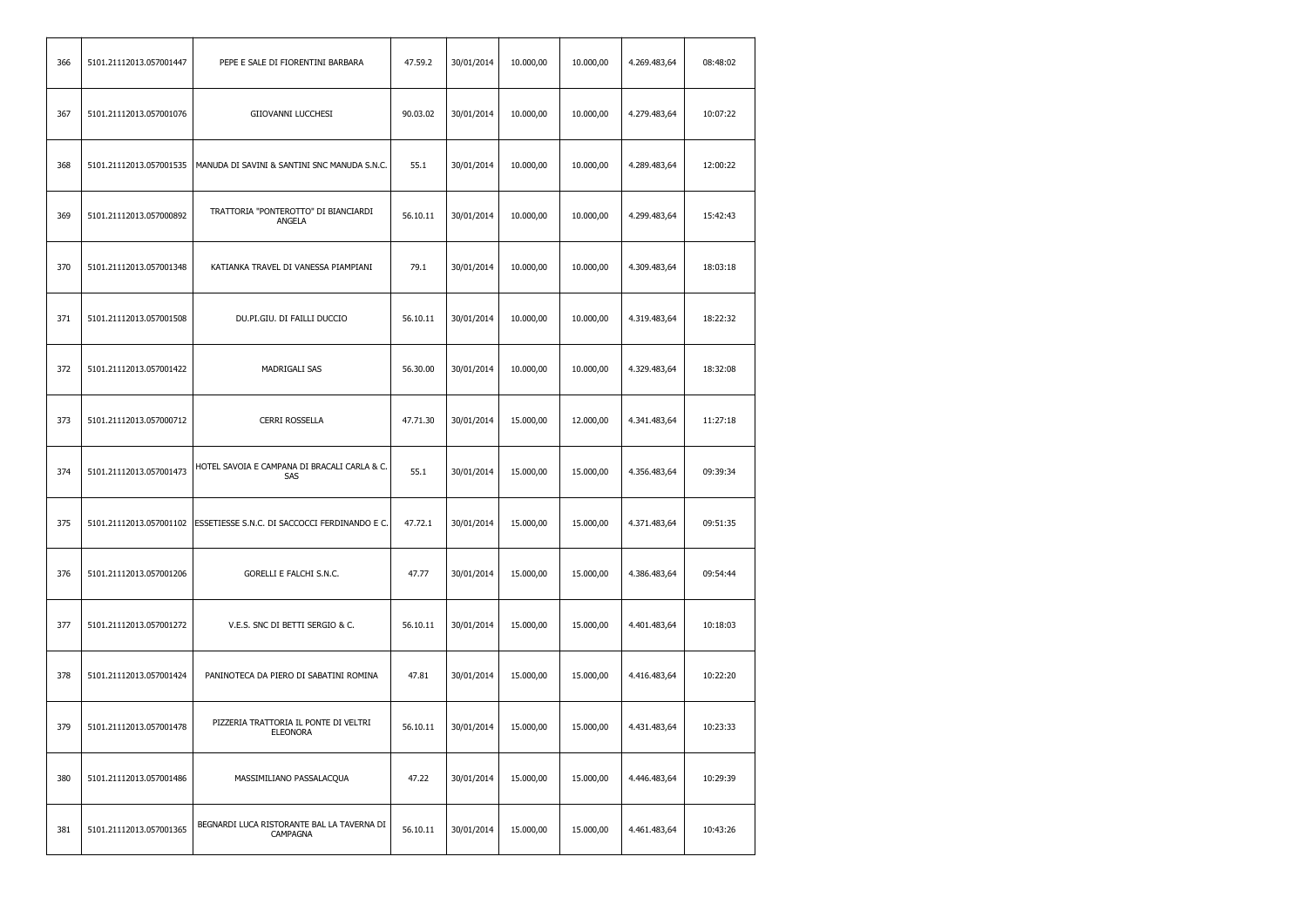| 382 | 5101.21112013.057001453 | LA PERLA DI BARBIERI PAOLA                                             | 47.71.10 | 30/01/2014 | 15.000,00 | 15.000,00 | 4.476.483,64 | 11:07:56 |
|-----|-------------------------|------------------------------------------------------------------------|----------|------------|-----------|-----------|--------------|----------|
| 383 | 5101.21112013.057001378 | <b>IRENE GIANNETTONI</b>                                               | 47.71    | 30/01/2014 | 15.000,00 | 15.000,00 | 4.491.483,64 | 11:24:12 |
| 384 | 5101.21112013.057001381 | VASELLI FABIOLA                                                        | 47.76.1  | 30/01/2014 | 15.000,00 | 15.000,00 | 4.506.483,64 | 11:36:12 |
| 385 | 5101.21112013.057001382 | IN TUSCIA DI DEL PUP SILVIA                                            | 56.10.11 | 30/01/2014 | 15.000,00 | 15.000,00 | 4.521.483,64 | 11:52:17 |
| 386 | 5101.21112013.057001345 | BAR DA MIGLIO S.A.S. DI BARTOLINI<br>MASSIMILIANO & C.                 | 56.3     | 30/01/2014 | 15.000,00 | 15.000,00 | 4.536.483,64 | 12:20:11 |
| 387 | 5101.21112013.057001254 | OFFICE AUTOMATION ATTREZZATURE PER UFFICIO<br>DI TEMPESTINI ALESSANDRO | 46.66    | 30/01/2014 | 15.000,00 | 15.000,00 | 4.551.483,64 | 12:31:46 |
| 388 | 5101.21112013.057001492 | BIANCHI MOTORS S.R.L.                                                  | 45.11.01 | 30/01/2014 | 15.000,00 | 15.000,00 | 4.566.483,64 | 12:44:42 |
| 389 | 5101.21112013.057001559 | VECCHIA TRATTORIA BURALLI DI BURALLI NILO &<br>C. S.N.C.               | 56.10.11 | 30/01/2014 | 15.000,00 | 15.000,00 | 4.581.483,64 | 14:33:56 |
| 390 | 5101.21112013.057001529 | <b>GEORGE'S GROUP S.R.L.</b>                                           | 55.1     | 30/01/2014 | 15.000,00 | 15.000,00 | 4.596.483,64 | 15:18:34 |
| 391 | 5101.21112013.057001449 | ARREDAMENTI ELLEGI DEI F.LLI BARTOLOZZI & C.<br>S.N.C.                 | 47.59.1  | 30/01/2014 | 15.000,00 | 15.000,00 | 4.611.483,64 | 15:24:24 |
| 392 | 5101.21112013.057001543 | NENCI SABRINA E GIACCARI MAURIZIO S.N.C.                               | 47.3     | 30/01/2014 | 15.000,00 | 15.000,00 | 4.626.483,64 | 15:52:53 |
| 393 | 5101.21112013.057001502 | IL FORNAIO DI BAGNO A RIPOLI SAS                                       | 47.24.10 | 30/01/2014 | 15.000,00 | 15.000,00 | 4.641.483,64 | 16:15:07 |
| 394 | 5101.21112013.057001240 | TUTTO CARNE SRL                                                        | 47.22    | 30/01/2014 | 15.000,00 | 15.000,00 | 4.656.483,64 | 17:44:17 |
| 395 | 5101.21112013.057001225 | ESSE SICUREZZA DI SORRENTO SIMONE                                      | 46.69.94 | 30/01/2014 | 15.000,00 | 15.000,00 | 4.671.483,64 | 18:31:07 |
| 396 | 5101.21112013.057001330 | TADDEO EVA SILVANA                                                     | 47.71.1  | 30/01/2014 | 15.000,00 | 15.000,00 | 4.686.483,64 | 18:32:54 |
| 397 | 5101.21112013.057001588 | LUCCA IN VILLA SAN DONATO DI ALESSANDRA DE<br><b>SANTIS</b>            | 55.20.51 | 31/01/2014 | 6.000,00  | 6.000,00  | 4.692.483,64 | 09:59:28 |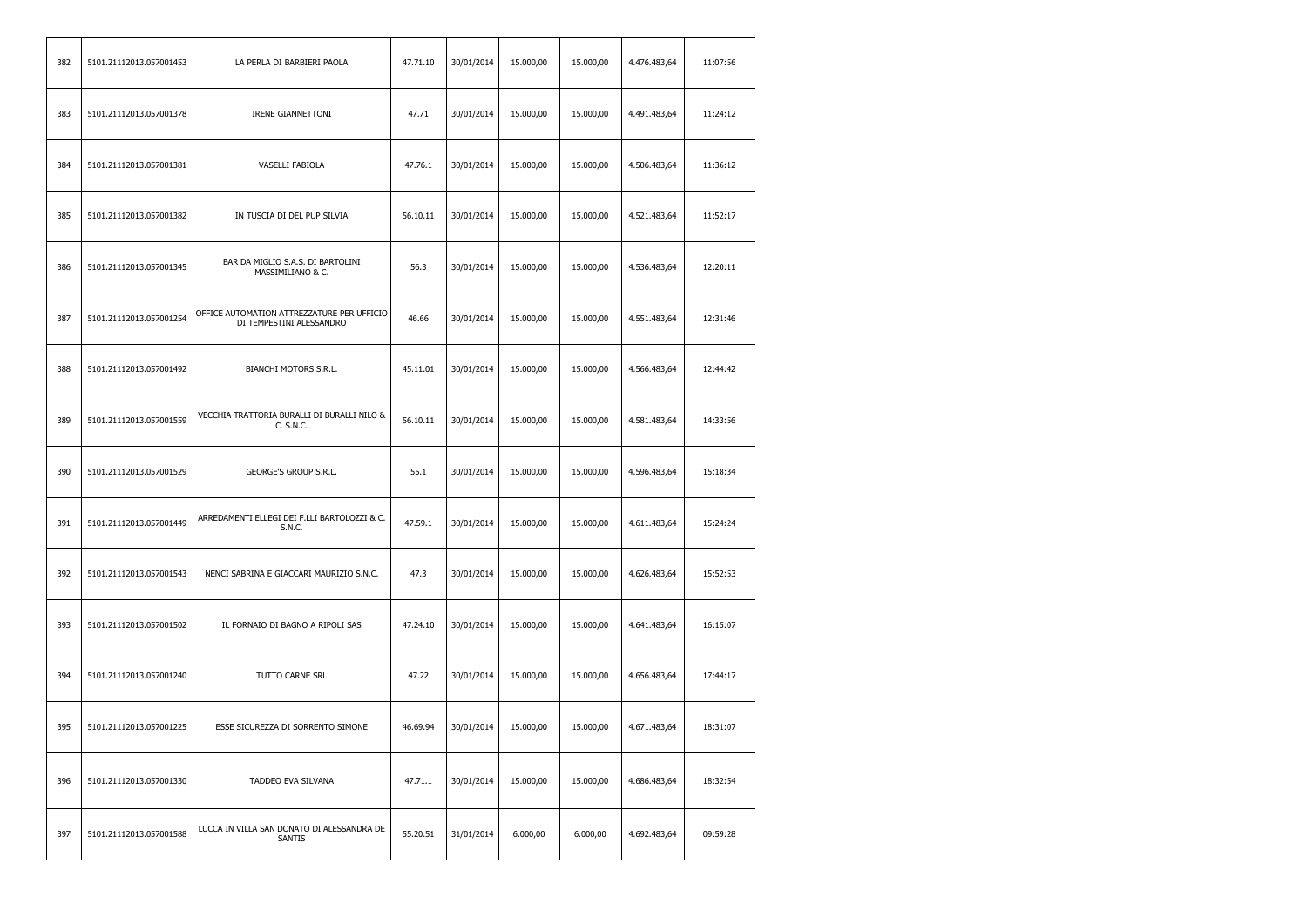| 398 | 5101.21112013.057001534 | HOTEL CIRITORNO DI BIENTINESI FRANCESCA                     | 55.1     | 31/01/2014 | 7.805,00  | 7.805,00  | 4.700.288,64 | 12:49:40 |
|-----|-------------------------|-------------------------------------------------------------|----------|------------|-----------|-----------|--------------|----------|
| 399 | 5101.21112013.057001041 | <b>G.F FASHION SRL</b>                                      | 47.71    | 31/01/2014 | 10.000,00 | 10.000,00 | 4.710.288,64 | 09:21:12 |
| 400 | 5101.21112013.057001251 | GIDO' SOCIETA' A RESPONSABILITA' LIMITATA                   | 47.71    | 31/01/2014 | 10.000,00 | 10.000,00 | 4.720.288,64 | 09:25:58 |
| 401 | 5101.21112013.057001634 | PALMERINI MAURIZIO                                          | 56.3     | 31/01/2014 | 10.000,00 | 10.000,00 | 4.730.288,64 | 15:10:23 |
| 402 | 5101.21112013.057001135 | IMMOBILIARE IL ROSETO SRL                                   | 55.20.51 | 31/01/2014 | 12.000,00 | 12.000,00 | 4.742.288,64 | 11:58:24 |
| 403 | 5101.21112013.057001471 | LE RIFIORENZE SOCIETÀ COOOPERATIVA IMPRESA<br>SOCIALE       | 55.20.2  | 31/01/2014 | 13.000,00 | 13.000,00 | 4.755.288,64 | 13:52:07 |
| 404 | 5101.21112013.057001519 | MONTESI SRL                                                 | 47.19.2  | 31/01/2014 | 13.400,00 | 13.400,00 | 4.768.688,64 | 10:18:44 |
| 405 | 5101.21112013.057001611 | HOTEL MONNA LISA DI TAKACS ERIKA & C. SAS                   | 55.10.00 | 31/01/2014 | 14.000,00 | 14.000,00 | 4.782.688,64 | 11:24:56 |
| 406 | 5101.21112013.057001621 | IL BUFALOTTO DI FERRARA ATTILIO                             | 47.29.1  | 31/01/2014 | 14.400,00 | 14.400,00 | 4.797.088,64 | 14:03:44 |
| 407 | 5101.21112013.057000972 | 3ERRE SAS DI GELAIN EZIO E C.                               | 46.77.2  | 31/01/2014 | 15.000,00 | 15.000,00 | 4.812.088,64 | 10:06:46 |
| 408 | 5101.21112013.057000986 | ORTOPEDIA VERSILIA SOCIETA A RESPONSABILITA'<br>LIMITATA    | 47.74.00 | 31/01/2014 | 15.000,00 | 15.000,00 | 4.827.088,64 | 10:08:50 |
| 409 | 5101.21112013.057001572 | CARLESI GABRIELE                                            | 46.76.10 | 31/01/2014 | 15.000,00 | 15.000,00 | 4.842.088,64 | 11:43:36 |
| 410 | 5101.21112013.057001482 | <b>BONFIGLI TOMMASO</b>                                     | 56.3     | 31/01/2014 | 15.000,00 | 15.000,00 | 4.857.088,64 | 11:54:39 |
| 411 | 5101.21112013.057001597 | AZIENDA TURISTICA IL BORGHETTO ANDREA TAFI<br>DI CEI GLORIA | 55.20.51 | 31/01/2014 | 15.000,00 | 15.000,00 | 4.872.088,64 | 12:01:23 |
| 412 | 5101.21112013.057001525 | ASILO MASI DI CRISTINA GOTTI LEGA                           | 55.20.51 | 31/01/2014 | 15.000,00 | 15.000,00 | 4.887.088,64 | 12:01:50 |
| 413 | 5101.21112013.057001485 | CENTRO DEL COLORE DI MEINI GIANNI                           | 47.52.1  | 31/01/2014 | 15.000,00 | 15.000,00 | 4.902.088,64 | 12:12:27 |